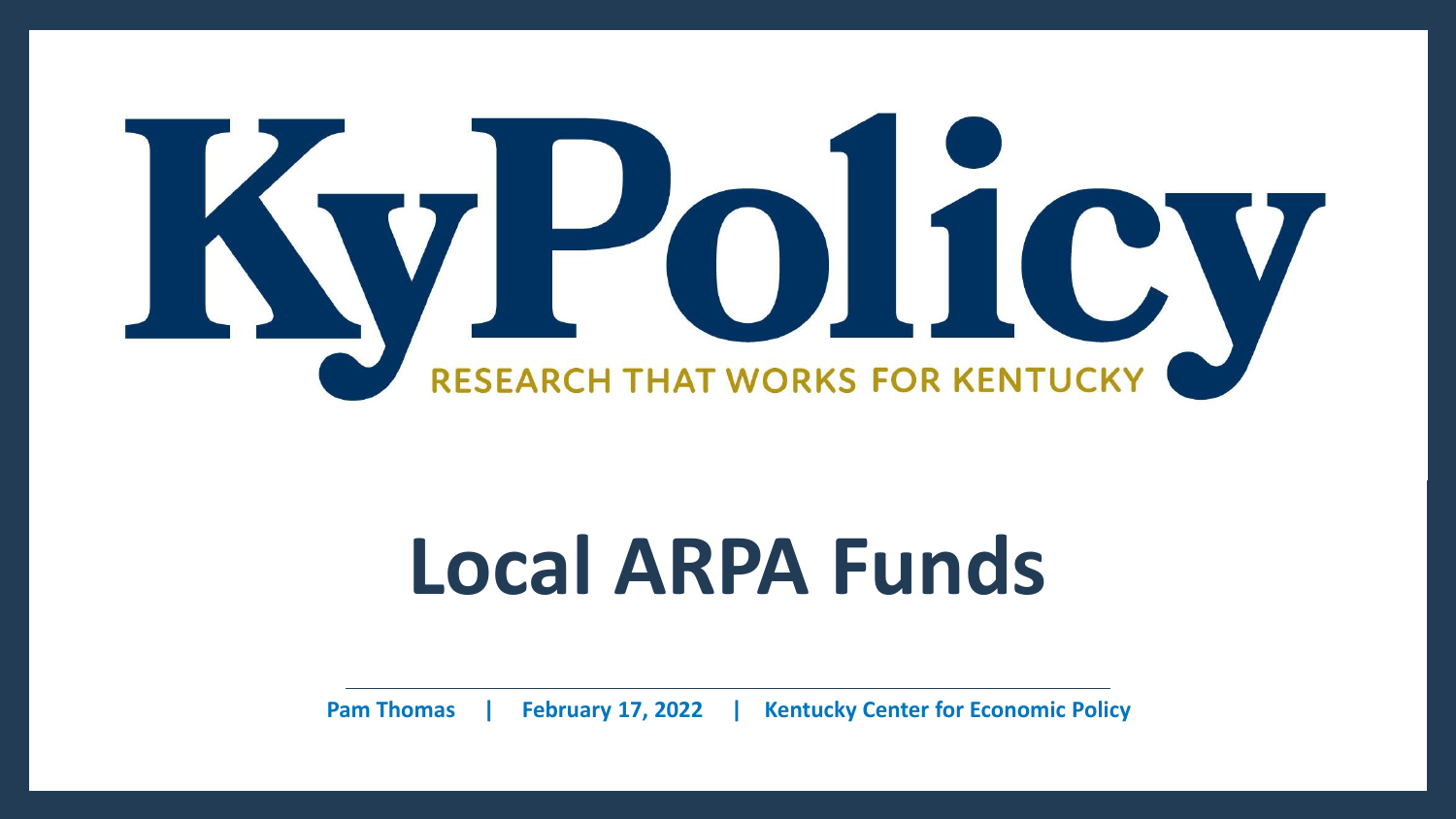**Pam Thomas Kentucky Center for Economic Policy February 17, 2022**

# What's Up With Local ARPA **Funds?**

**How Can They be Used and How Can You be Involved?**

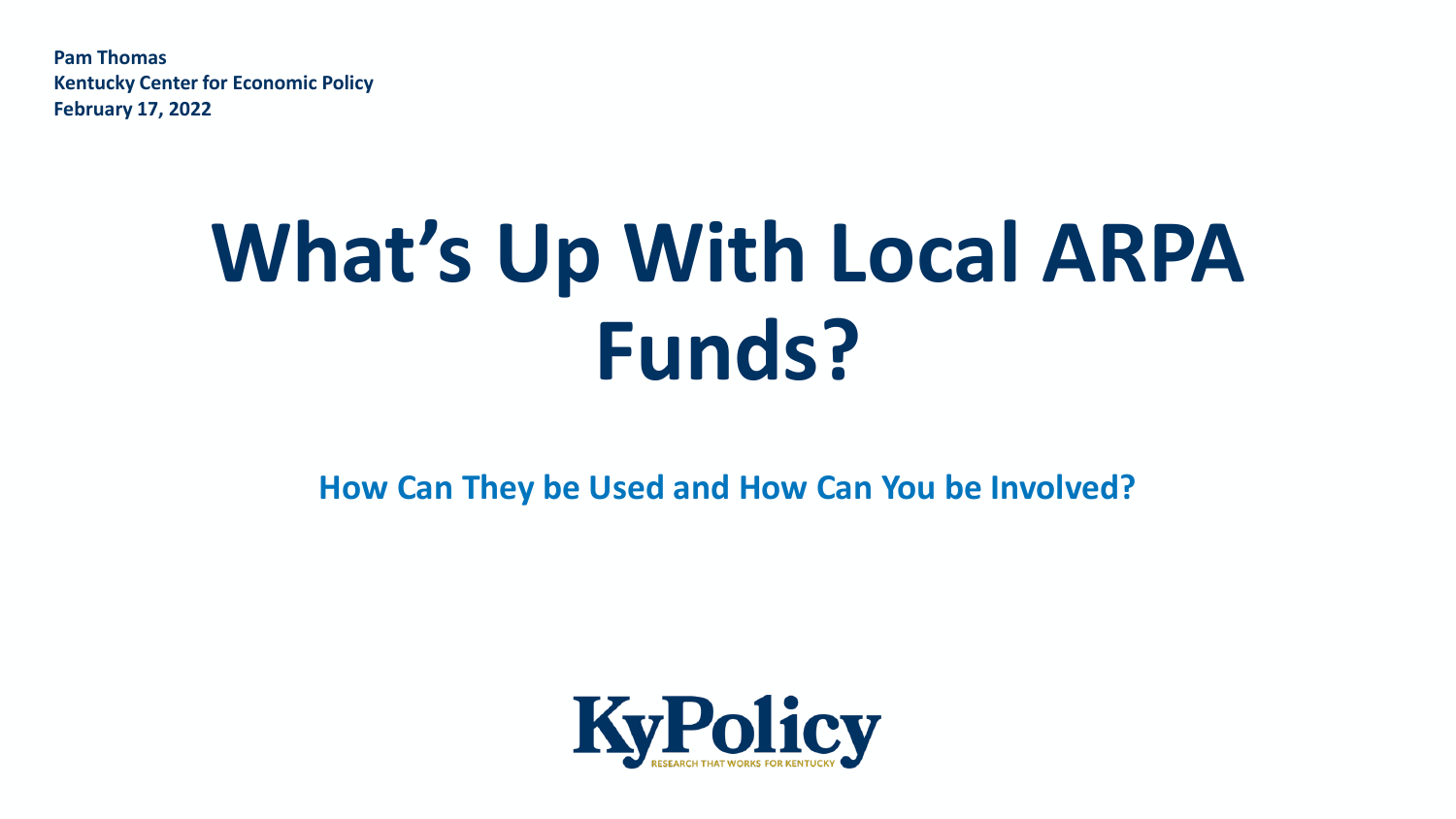# **Coronavirus State and Local Fiscal Recovery Funds**

**What are they and why do they matter?**

- State and Local Fiscal Recovery funds (SLFRF) are part of the American Rescue Plan Act (ARPA)
- A total of \$350 billion for state and local governments delivered in two tranches – one received last May/June and the second coming in May (entitlement cities and counties)/July (nonentitlement cities) of 2022
- Kentucky Counties will receive \$868 million
- Kentucky cities will receive \$931 million

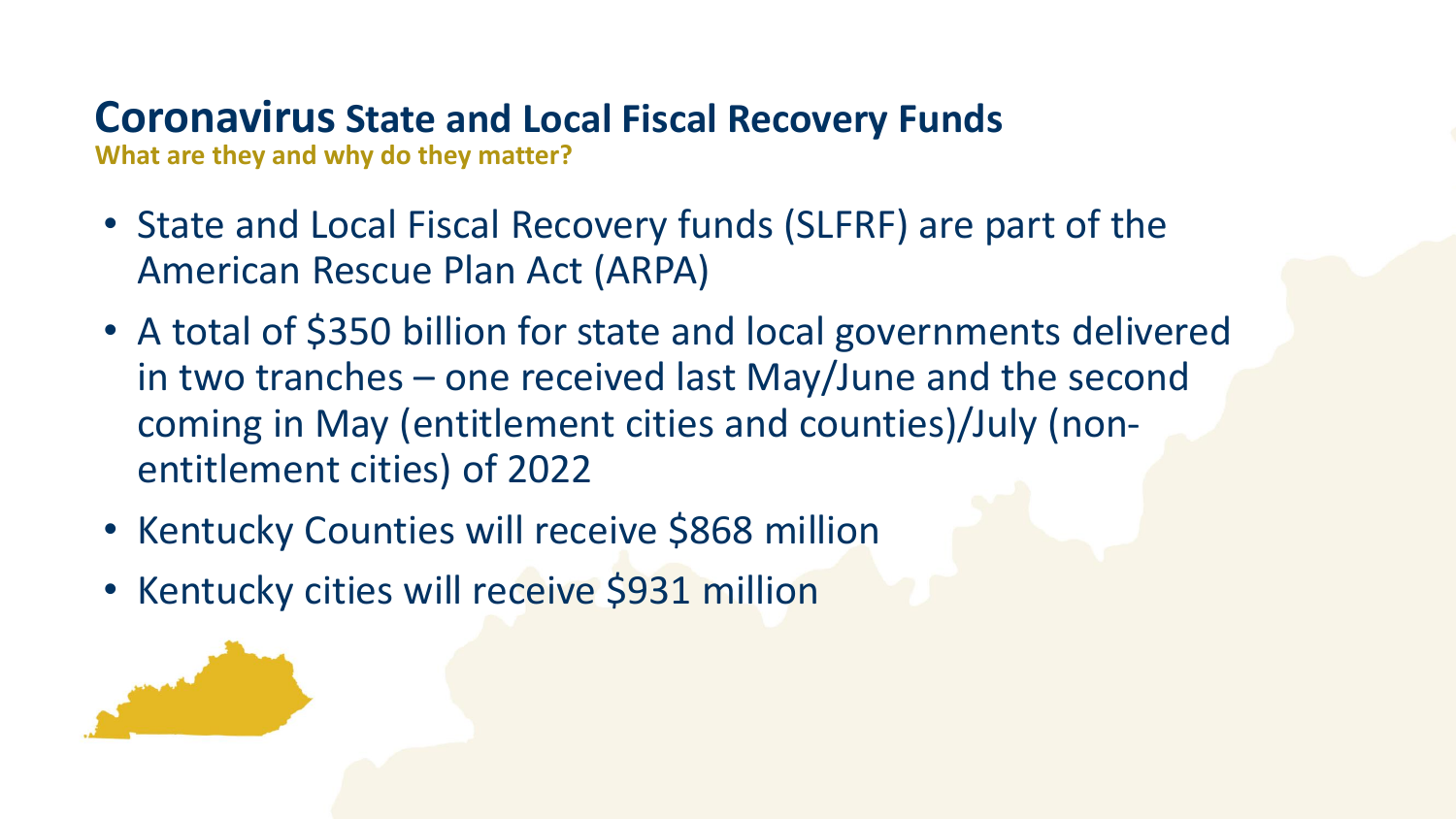## **Guidance on How Funds Can Be Spent**

- Following the passage of ARPA, an interim rule was filed in May of 2021 over 1,500 comments were received in response to the issuance of the rule.
- Local governments have been following the interim rule since it's issuance.
- The final rule was issued on January 6, 2022 and it's provisions become effective on April 1 2022.
- Until then, local governments can use either the interim rule or the final rule the final rule greatly expands what local governments can use the money for, and also requires less reporting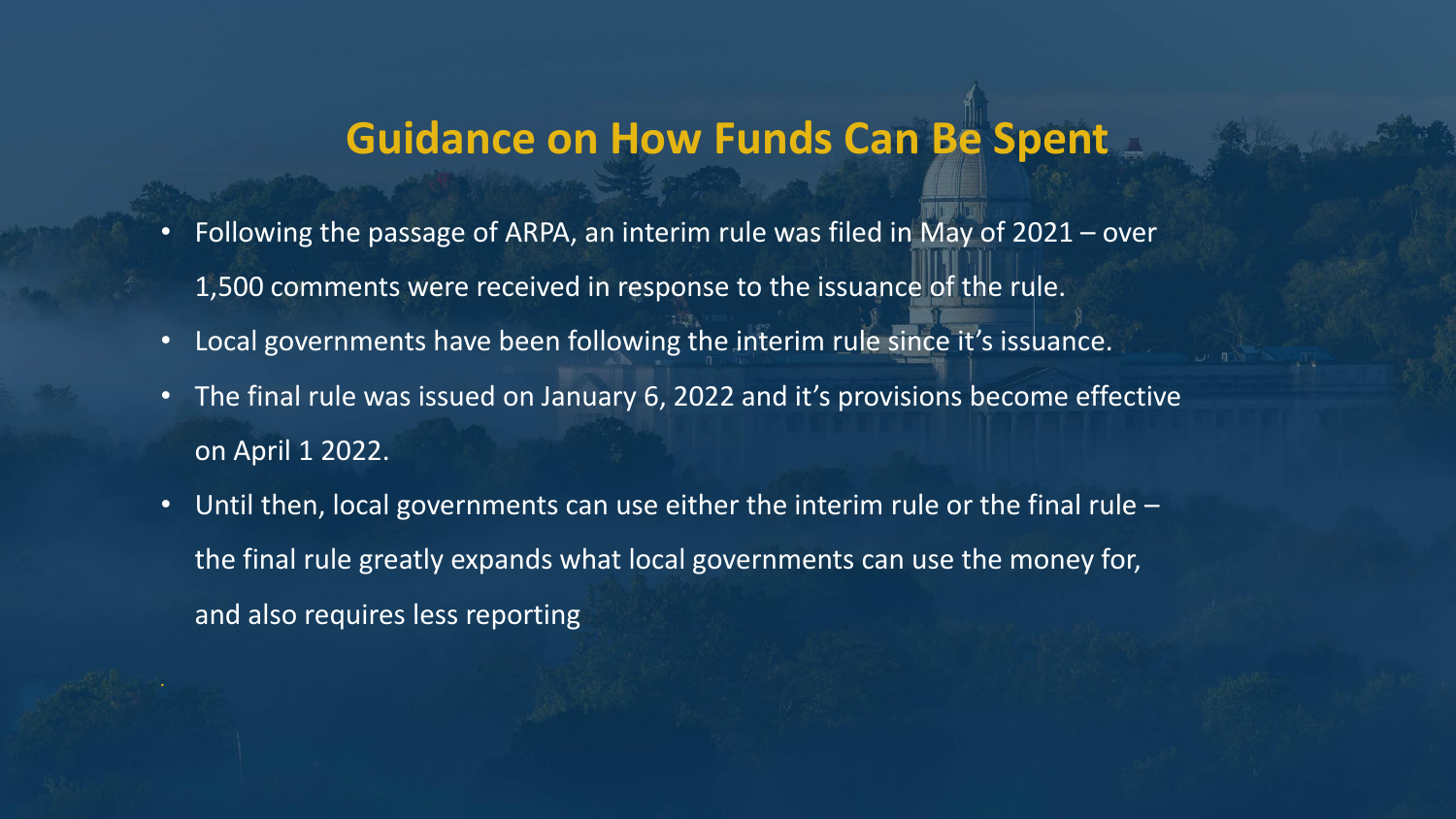## **Expenditure Guidelines**

- Must be used to cover costs incurred between March 3, 2021 and December 31, 2024.
- Obligated funds must be expended by December 31, 2026.
- Funds can be transferred to sub-recipients.
- Loans are permissible but there are special rules that must be followed.
- Eligible uses  $-$  4 broad areas:
	- Replacing lost public sector revenue.
	- Public health and economic response.
	- Providing premium pay to eligible workers.
	- Making necessary investments in water, sewer, and broadband. **.**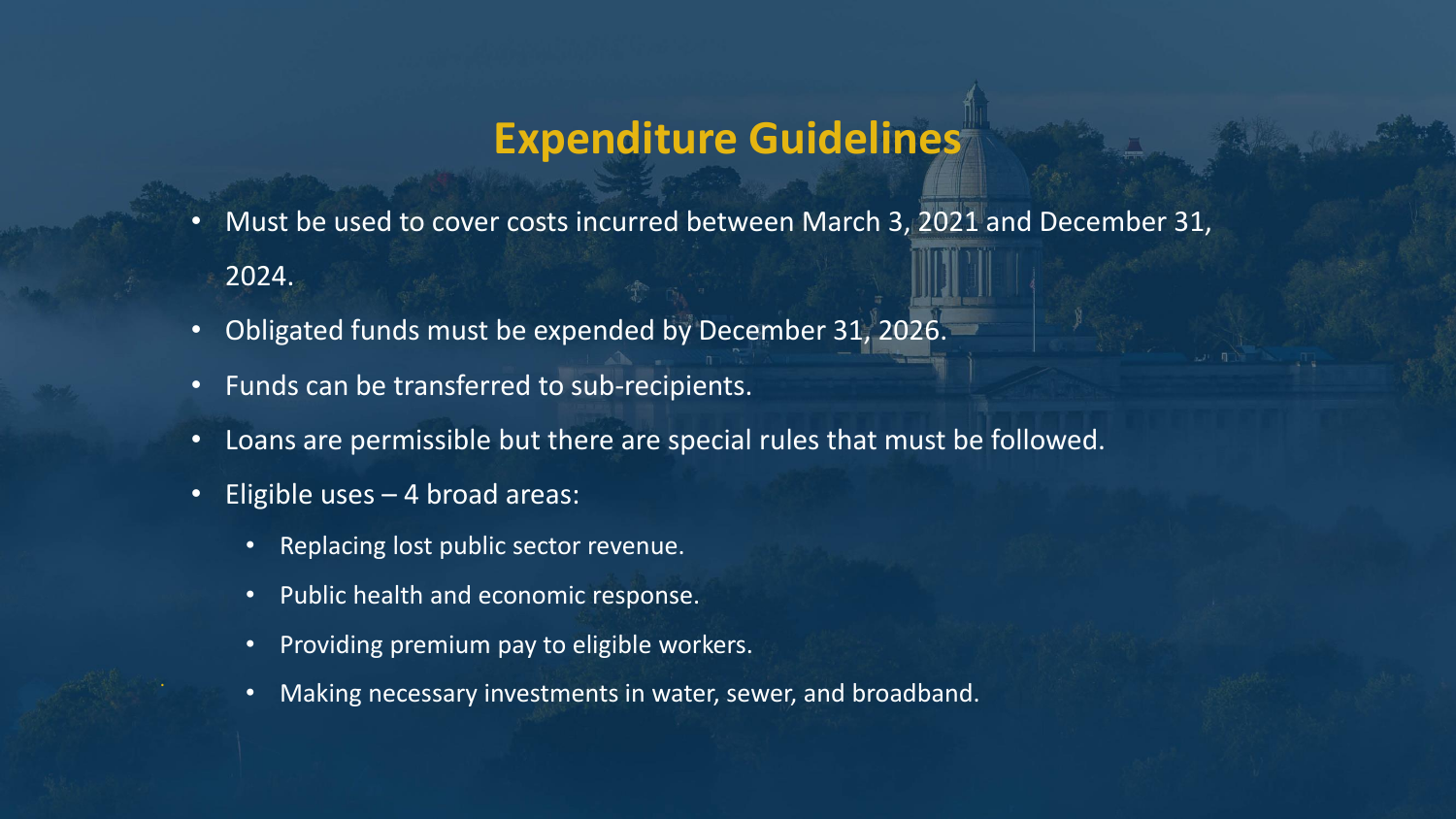## **Replacing Lost Public Sector Revenue**

- The most significant change made in the final rule is that up to \$10 million of the money received can be used by each city or county to replace lost public sector revenue – this category is VERY BROAD and includes ANY service traditionally provided by government. Alternatively local governments can calculate actual revenue loss using a formula established in the rule – but they must select one method.
- Because of this change, all but 18 Kentucky Counties and 6 Kentucky cities could use their entire allocation for this purpose because they have allocations of less than \$10 million

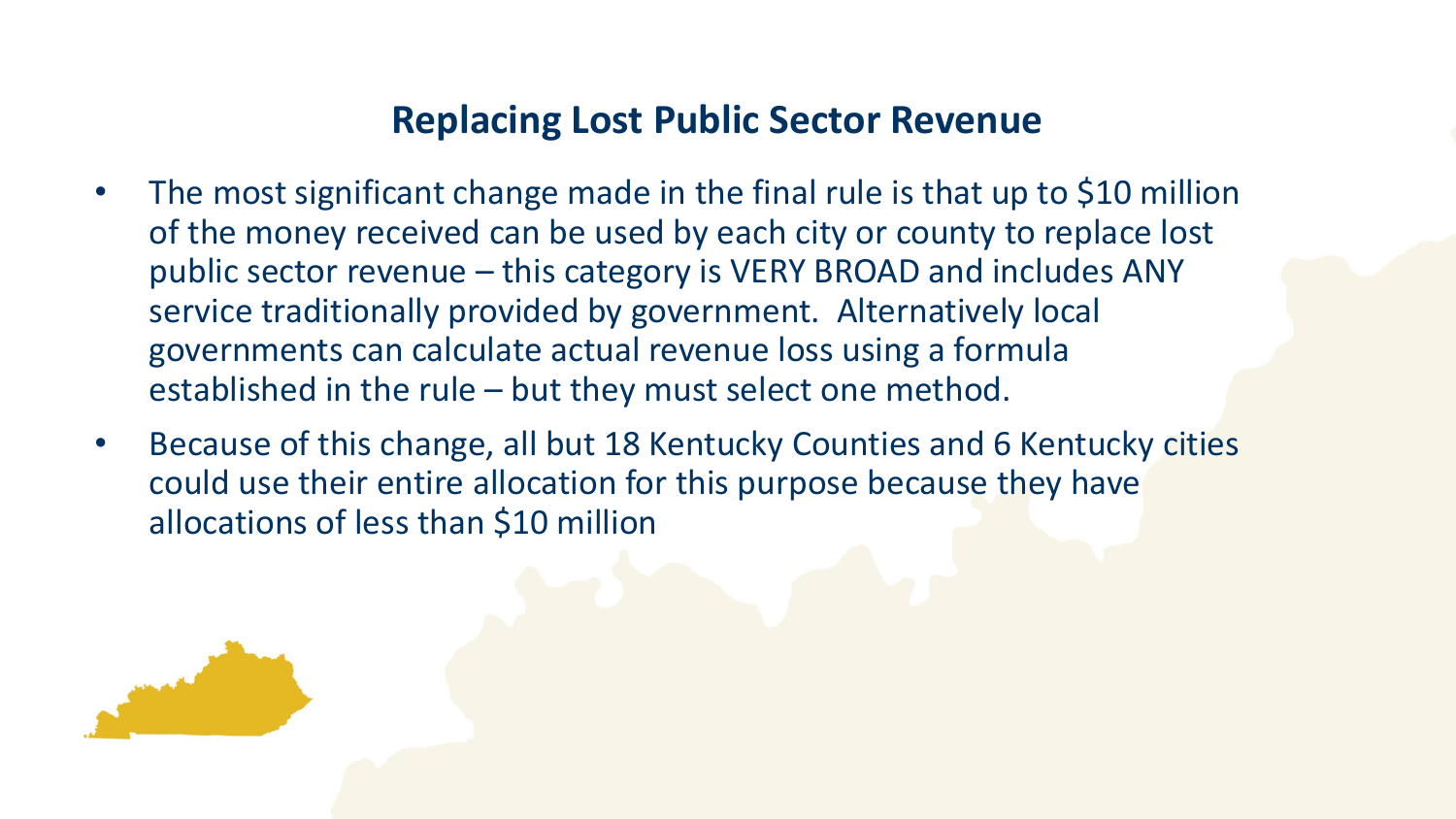## **Permissible projects under replacing lost public sector revenue**

- Road construction and maintenance and other infrastructure
- Construction of schools and hospitals
- Health services
- General government administration, staff and administrative facilities
- Environmental remediation
- Provision of police, fire and other public safety services including the purchase of fire trucks and police vehicles
- Meeting non-federal cost share or matching requirements of other federal programs (other than Medicaid and CHIP)

Government services is the most flexible eligible use category under the SLFRF program, and funds are subject to streamlined reporting and compliance requirements

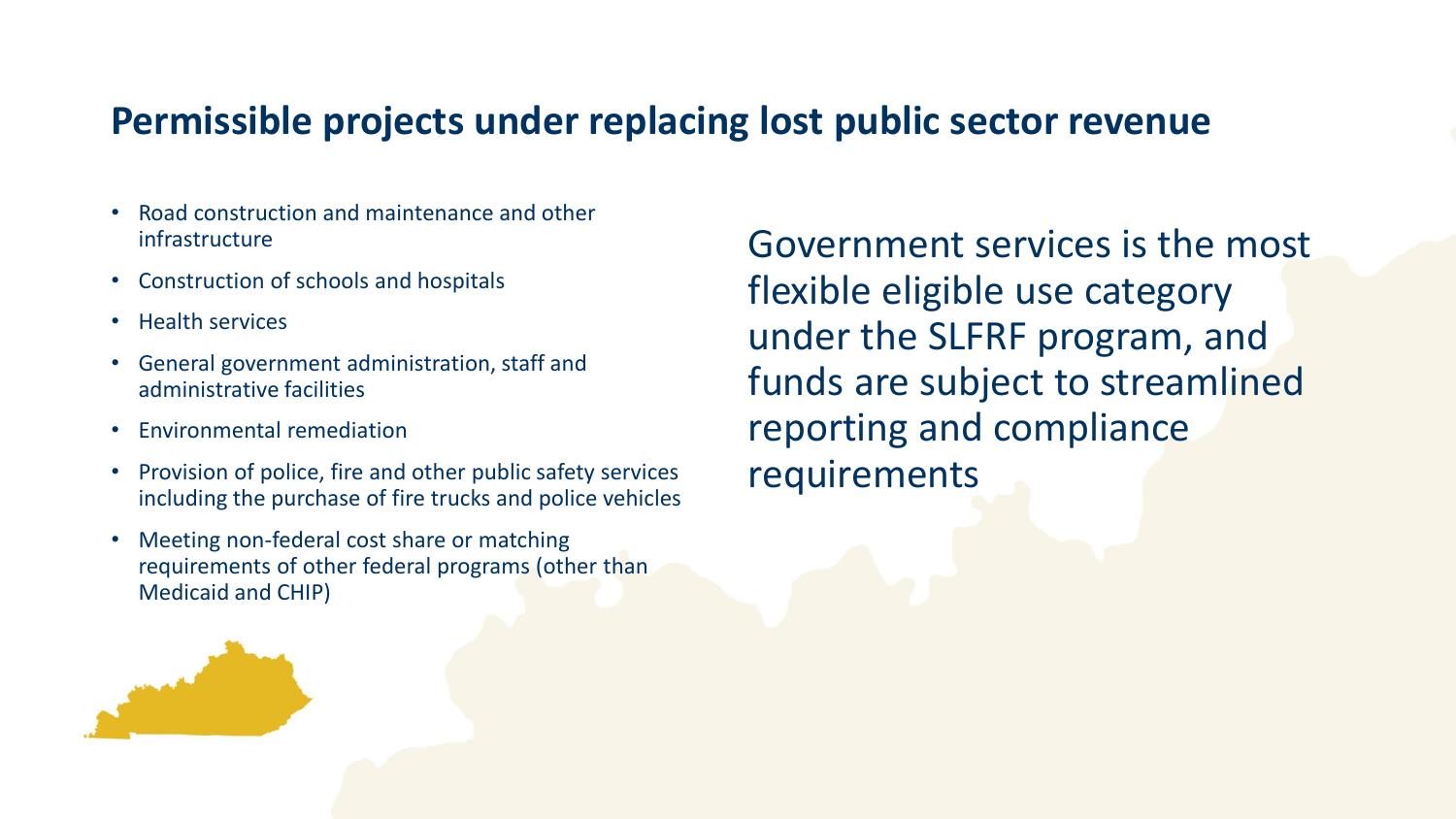## **Responding to Public Health and Economic Impacts of COVID**

Types of assistance a local government may provide:

- Public health
- Assistance to households
- Assistance to small businesses
- Assistance to nonprofits
- Aid to impacted industries
- Public sector capacity

To identify eligible uses of funds in this category local governments should:

- 1. Identify a COVID-19 public health or economic impact on an individual or group; and
- 2. Design a program that responds to that impact

Responses should be reasonably proportional to the harm identified and reasonably designed to those impacted.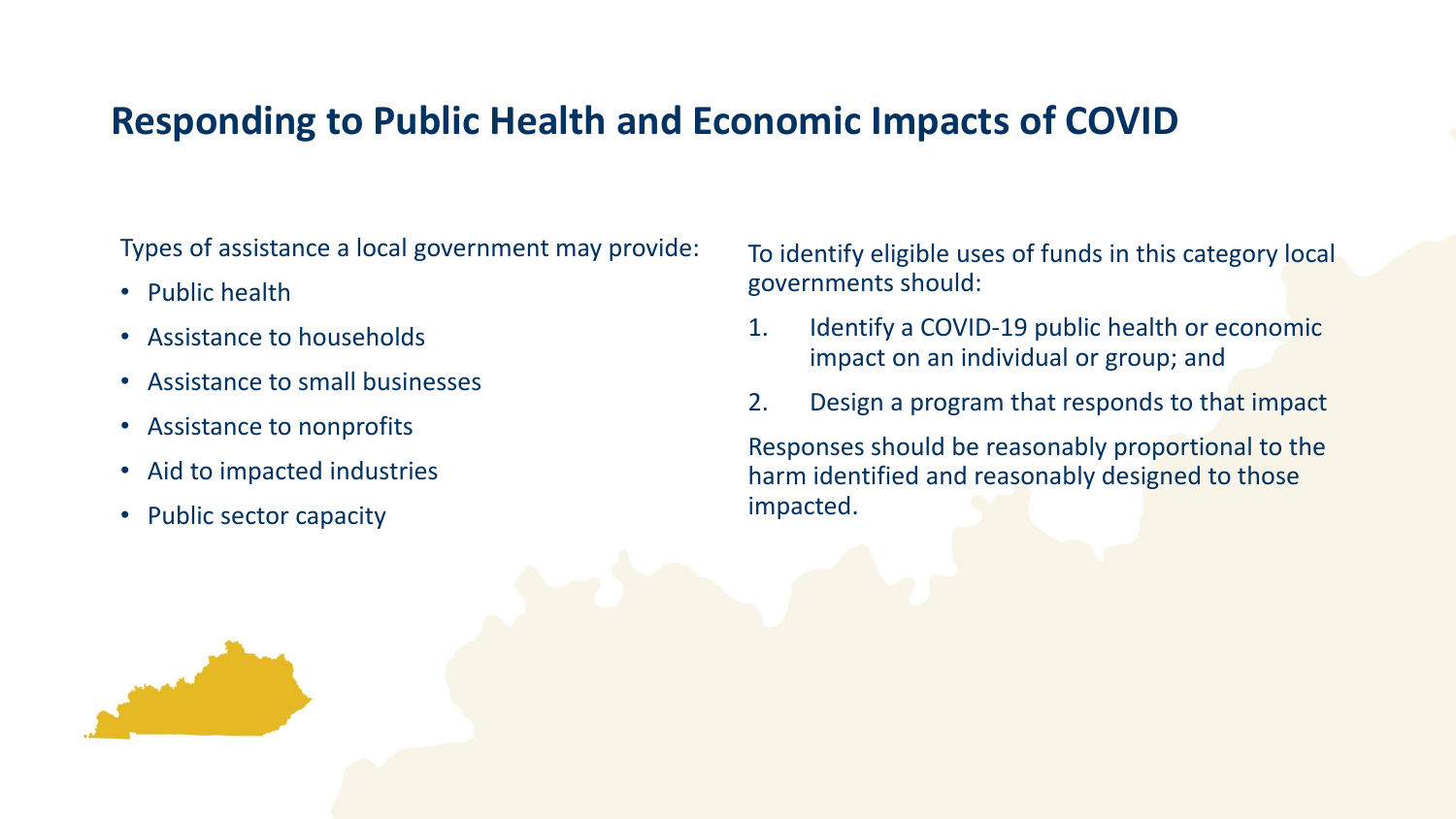## **Responding to the Public Health Emergency**

Eligible uses include:

- $\checkmark$  Vaccination programs, including vaccine incentives and vaccine sites
- $\checkmark$  Testing programs, equipment and sites
- $\checkmark$  Monitoring, contact tracing & public health surveillance
- $\checkmark$  Public communication efforts
- $\checkmark$  Public health data systems
- $\checkmark$  COVID-19 prevention and treatment equipment
- $\checkmark$  Medical and PPE/protective supplies
- $\checkmark$  Support for isolation and quarantine
- $\checkmark$  Ventilation system installation and improvement
- ✓ Technical assistance on mitigation of COVID-19 threats to public health and safety
- $\checkmark$  Transportation to reach vaccination or testing sites, or other prevention and mitigation services for vulnerable populations
- $\checkmark$  Support for prevention, mitigation, or other services in congregate living facilities, public facilities, schools, small businesses, nonprofits, and impacted industries
- $\checkmark$  Medical facilities generally dedicated to COVID-10 treatment and mitigation (ICYU, emergency rooms)
- ✓ Temporary medical facilities and other measures to increase COVID-19 treatment capacity
- Emergency operations centers & emergency response equipment
- $\checkmark$  Public telemedicine capabilities for COVID-19 treatment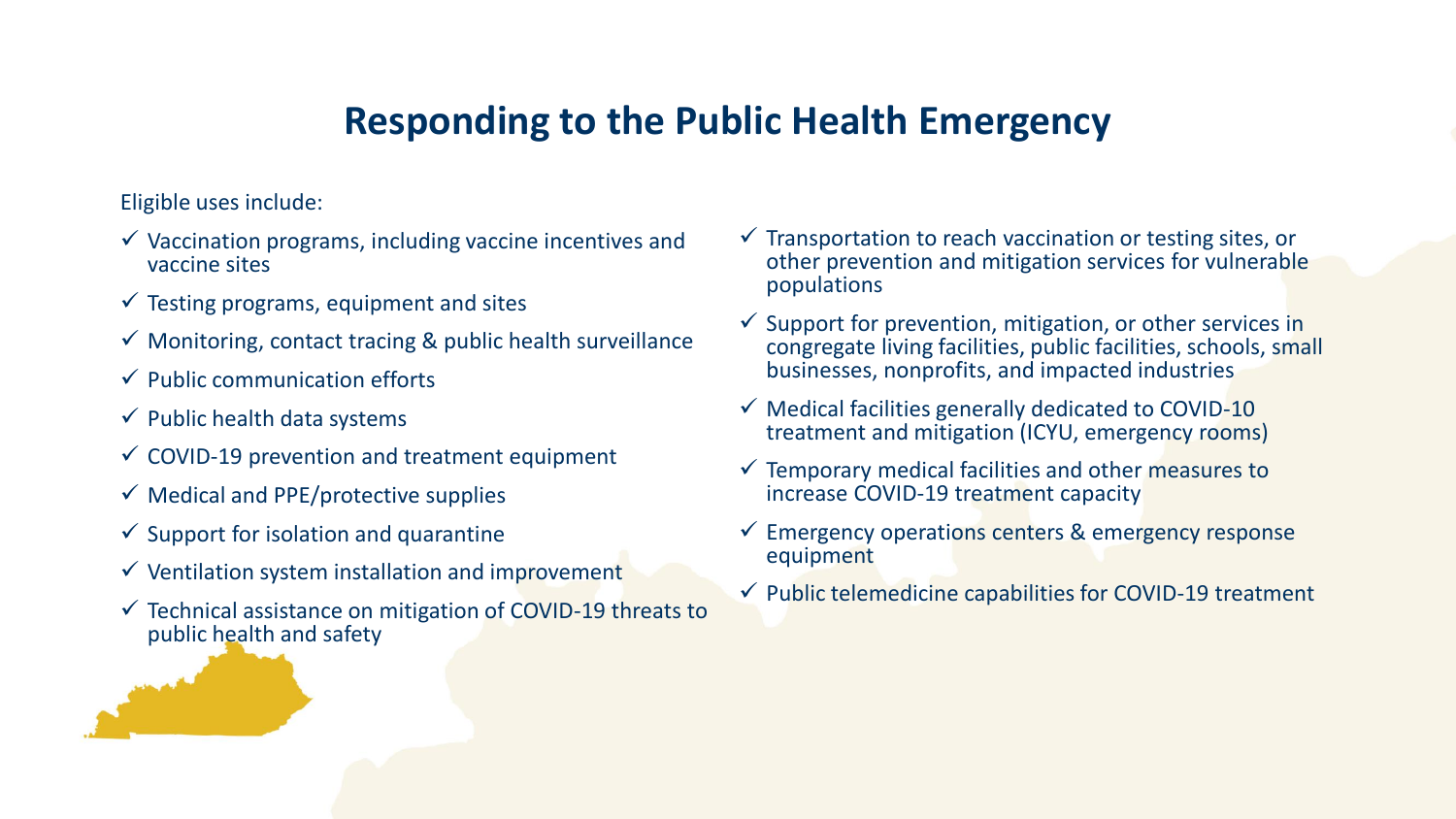## **Responding to the Public Health Emergency – Medical Expenses and Behavioral Health**

**Medical expenses -** Funds may be used for expenses to households, medical providers, or others that incurred medical costs due to the pandemic, including:

- $\checkmark$  Unreimbursed expenses for medical care for COVID-19 testing or treatment, such as uncompensated care costs for medical providers or out-of-pocket costs for individuals
- $\checkmark$  Paid family and medical leave for public employees to enable compliance with COVID-19 public health precautions
- $\checkmark$  Emergency medical response expenses
- $\checkmark$  Treatment for long-term symptoms or effects of COVID-19

**Behavioral health care** (mental health treatment, substance use treatment, and other behavioral health services). Enumerated eligible uses include:

- $\checkmark$  Prevention, outpatient treatment, inpatient treatment, crisis care, diversion programs, outreach to individuals not yet engaged in treatment, harm reduction & long-term recovery support
- $\checkmark$  Enhanced behavioral health services in schools
- $\checkmark$  Services for pregnant women or infants born with neonatal abstinence syndrome
- $\checkmark$  Support for equitable access to reduce disparities in access to high-quality treatment
- $\checkmark$  Peer support groups, costs for residence in supportive housing or recovery housing, and the 988 National Suicide Prevention Lifeline or other hotline services
- Expansion of access to evidence-based services for opioid use disorder prevention, treatment, harm reduction, and recovery
- $\checkmark$  Behavioral health facilities & equipment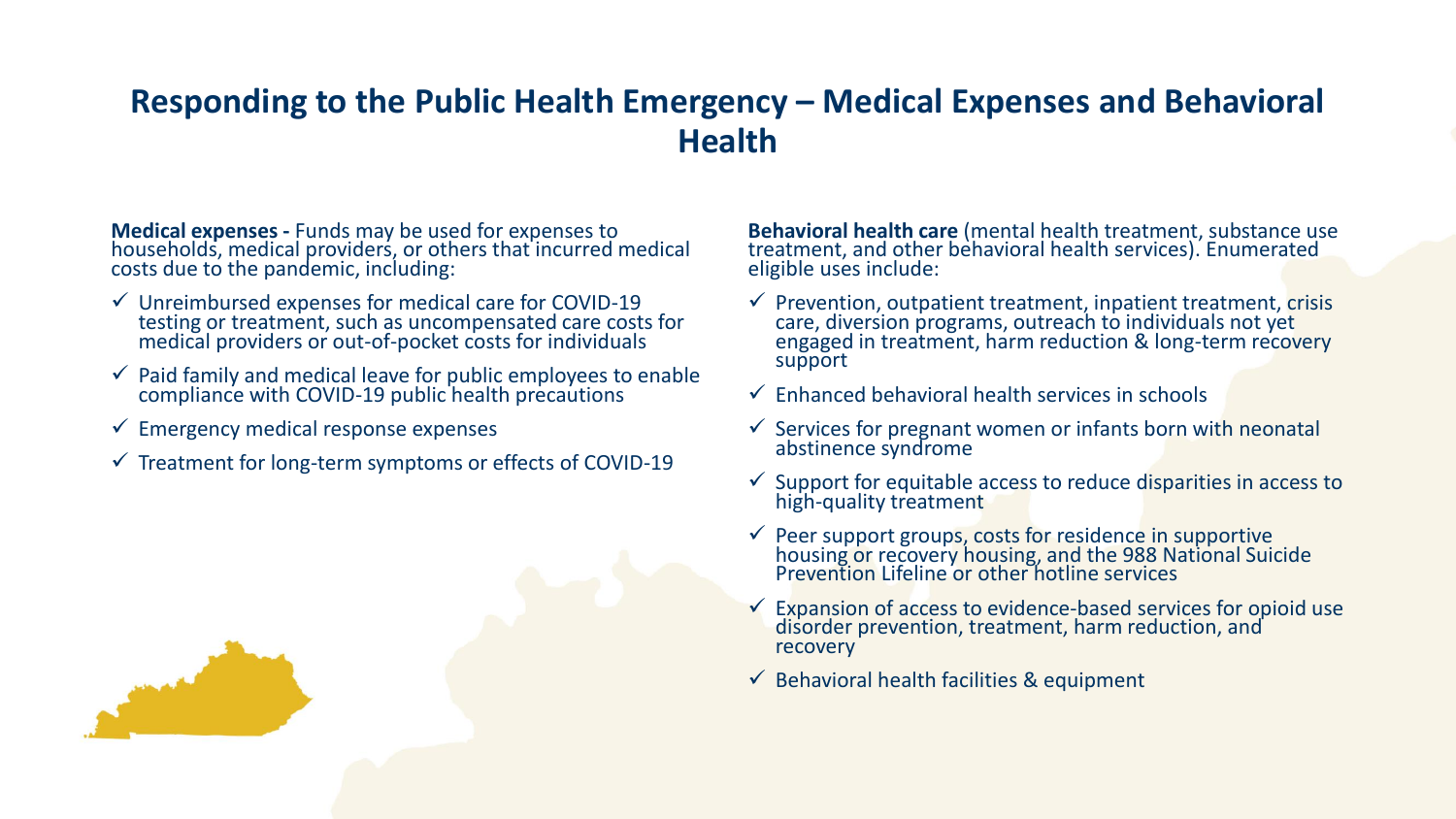## **Responding to the Public Health Emergency-Preventing and Responding to Violence**

Recognizing that violence – and especially gun violence – has increased in some communities due to the pandemic, recipients may use funds to respond in these communities through:

- $\checkmark$  Referrals to trauma recovery services for victims of crime.
- $\checkmark$  Community violence intervention programs, including evidence-based practices like focused deterrence, with wraparound services such as behavioral therapy, trauma recovery, job training, education, housing and relocation services, and financial assistance.
- $\checkmark$  In communities experiencing increased gun violence due to the pandemic:
	- Law enforcement officers focused on advancing community policing.
	- Enforcement efforts to reduce gun violence, including prosecution.
	- Technology & equipment to support law enforcement response.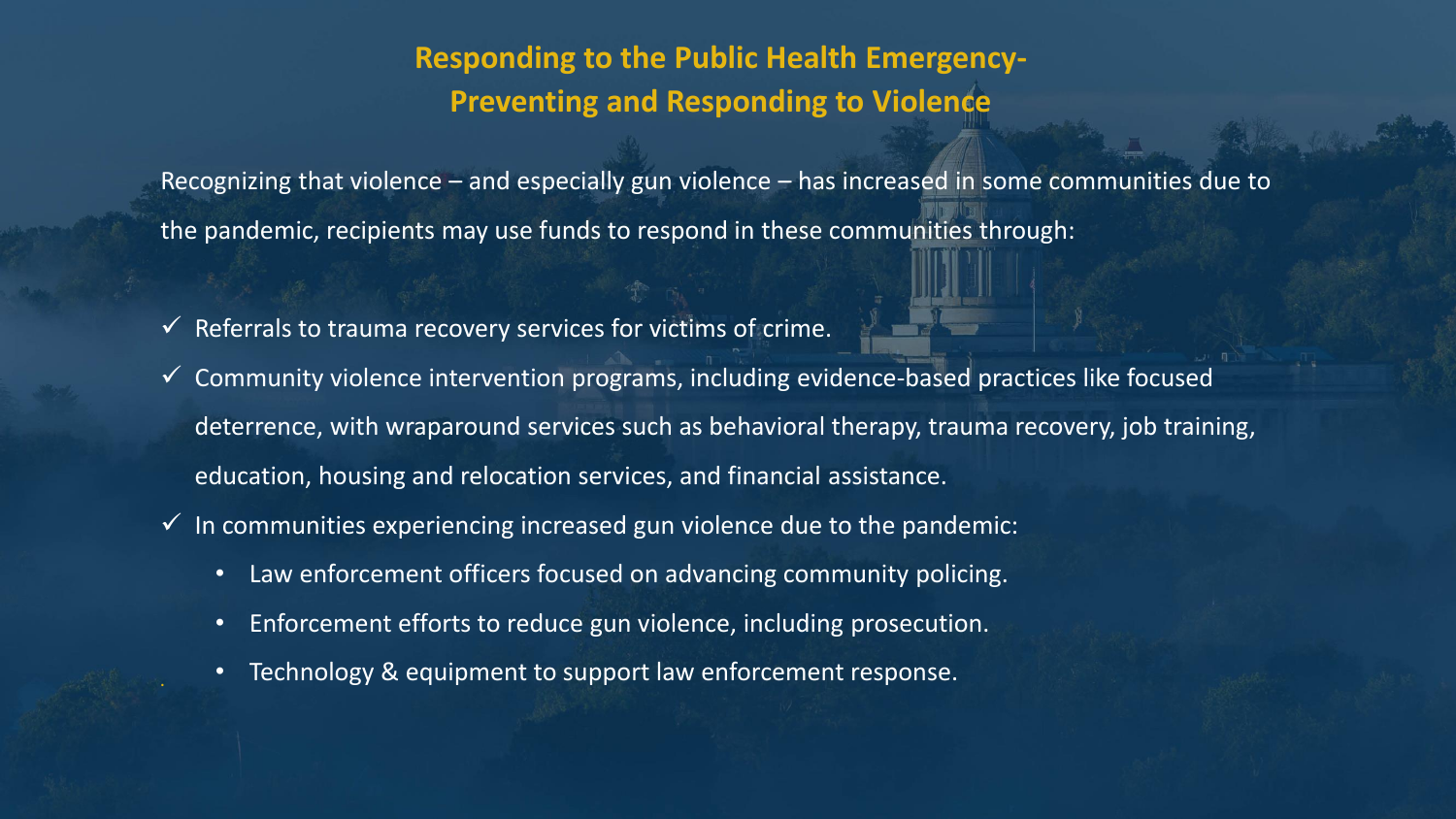## **Responding to Negative Economic Impacts – Assistance to Households**

## **Impacted Households**

- Low- or-moderate income households or communities (defined as those with income below 300% of FPL or with income at or below 65% of the area median income of similarly sized households).
- Households that experienced unemployment.
- Households that experienced increased food or housing insecurity.
- Households that qualify for the Children's Health Insurance Program, Childcare Subsidies through the Child Care Development Fund (CCDF) Program, or Medicaid. **NEW**
- When providing affordable housing programs: households that qualify for the National Housing Trust Fund and Home Investment Partnerships Program.
- When providing services to address lost instructional time in K-12 schools: any student that lost access to in-person instruction for a significant period.  $\blacksquare$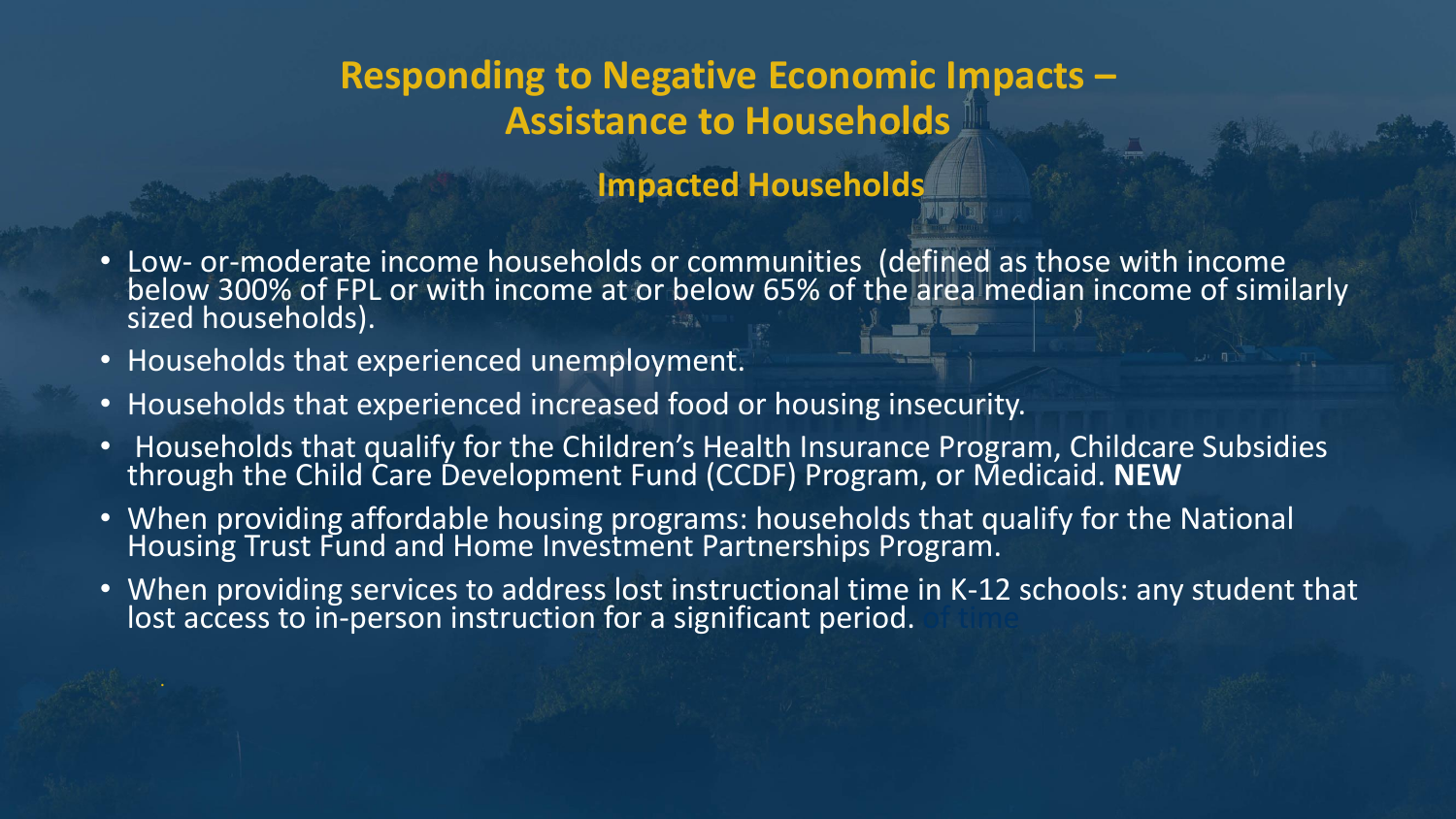# **Projects enumerated by Treasury to assist impacted households and communities**

#### $\checkmark$  Food assistance & food banks

- $\checkmark$  Emergency housing assistance: rental assistance, mortgage assistance, utility assistance, assistance paying delinquent property taxes, counseling and legal aid to prevent eviction and homelessness & emergency programs or services for homeless individuals, including temporary residences for people experiencing homelessness
- $\checkmark$  Health insurance coverage expansion NEW
- $\checkmark$  Benefits for surviving family members of individuals who have died from COVID-19
- $\checkmark$  Assistance to individuals who want and are available for work, including job training, public jobs programs and fairs, support for childcare and transportation to and from a jobsite or interview, incentives for newly employed workers, subsidized employment, grants to hire underserved workers, assistance to unemployed individuals to start small businesses & development of job and workforce training **.**centers
- $\checkmark$  Burials, home repair & home weatherization
- $\checkmark$  Programs, devices & equipment for internet access and digital literacy, including subsidies for costs of access
- $\checkmark$  Cash assistance
- $\checkmark$  Paid sick, medical, and family leave programs NEW
- $\checkmark$  Assistance in accessing and applying for public benefits or **services**
- $\checkmark$  Childcare and early learning services, home visiting programs, services for child welfare involved families and foster youth & childcare facilities NEW
- $\checkmark$  Assistance to address the impact of learning loss for K-12 students (e.g., high-quality tutoring, differentiated instruction) NEW
- $\checkmark$  Programs or services to support long-term housing security: including development of affordable housing and permanent supportive housing NEW
- $\checkmark$  Certain contributions to an Unemployment Insurance Trust Fund
- $\checkmark$  Financial services for the unbanked and underbanked NEW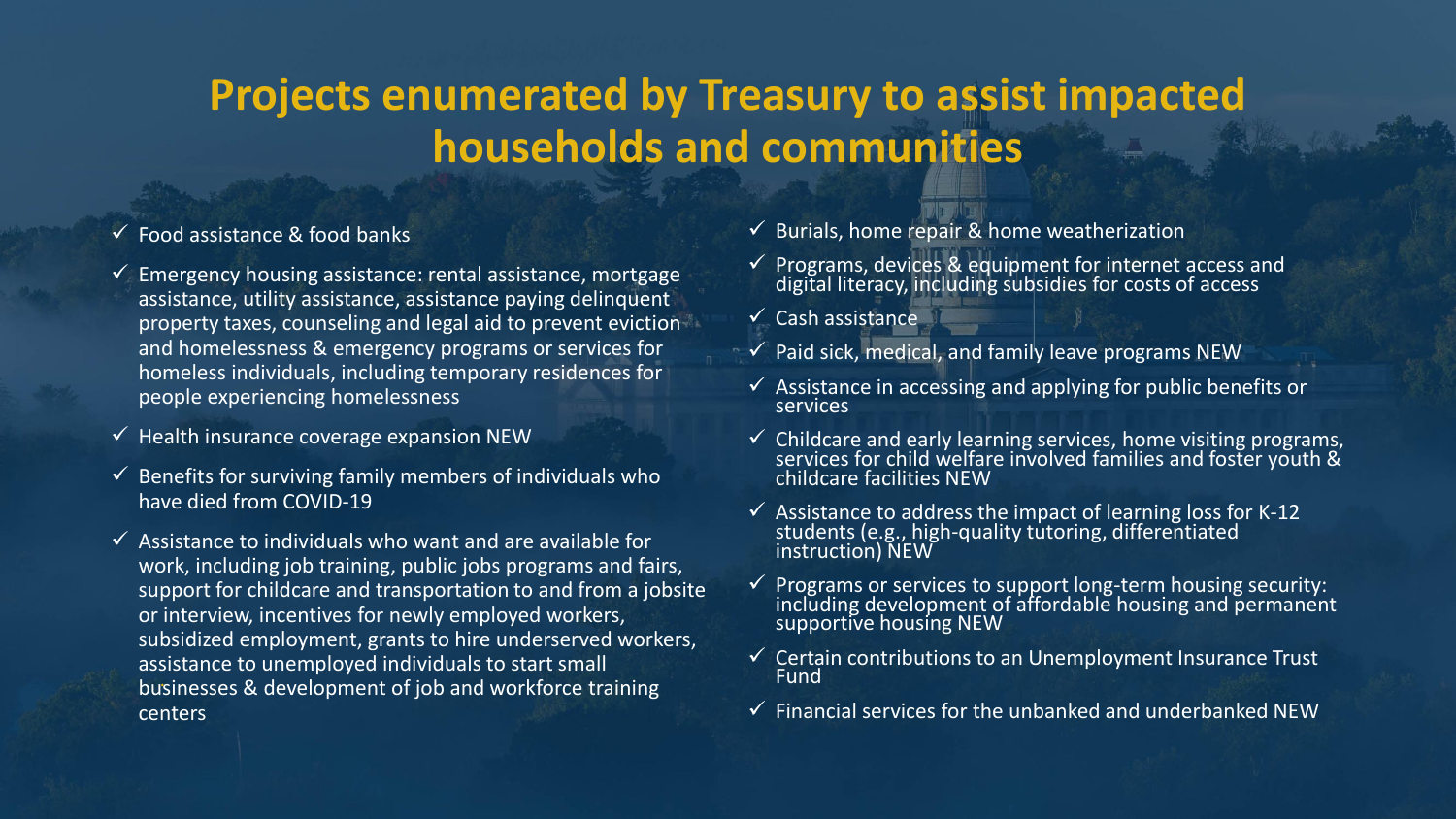**Responding to Negative Economic Impacts - Assistance to Households Disproportionately Impacted Households** 

- Low -income households and communities (Defined as those with income at or below 185% of FPL or income at or below 40% of the area median income for the county and size of household) NEW
- Households residing in Qualified Census Tracts (a tract where at least 50% of households have an income of less than 50% of the area median gross income or which has a poverty rate of at least 25%)
- Households that qualify for certain federal benefits (TANF, SNAP, free and reduced lunch or school breakfast programs, Medicare Part D low income subsidies, SSI, Head Start or Early Start, WIC, Section 8, LIHEAP and Pell Grants) NEW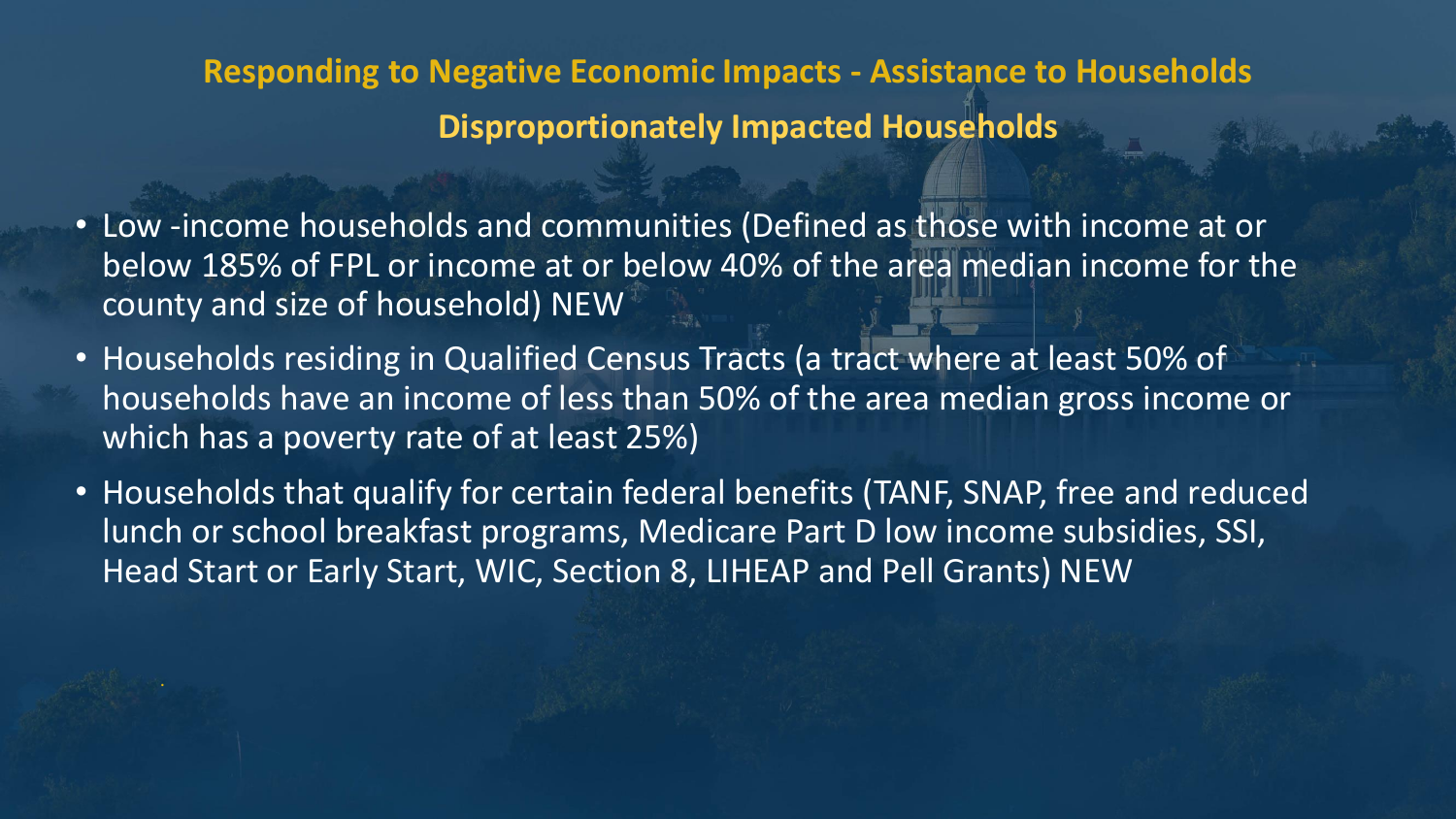## **Projects enumerated by Treasury to assist disproportionately impacted households and communities**

- $\checkmark$  Pay for community health workers to help households access health & social services
- $\checkmark$  Remediation of lead paint or other lead hazards
- $\checkmark$  Primary care clinics, hospitals, integration of health services into other settings, and other investments in medical equipment & facilities designed to address health disparities
- $\checkmark$  Housing vouchers & assistance relocating to neighborhoods with higher economic opportunity
- $\checkmark$  Investments in neighborhoods to promote improved health outcomes
- $\checkmark$  Improvements to vacant and abandoned properties, including rehabilitation or maintenance, renovation, removal and remediation of environmental contaminants, demolition or deconstruction, greening/vacant lot cleanup & conversion to affordable housing NEW
- $\checkmark$  Services to address educational disparities, including assistance to high-poverty school districts & educational and evidence-based services to address student academic, social, emotional, and mental health needs
- $\checkmark$  Schools and other educational equipment & facilities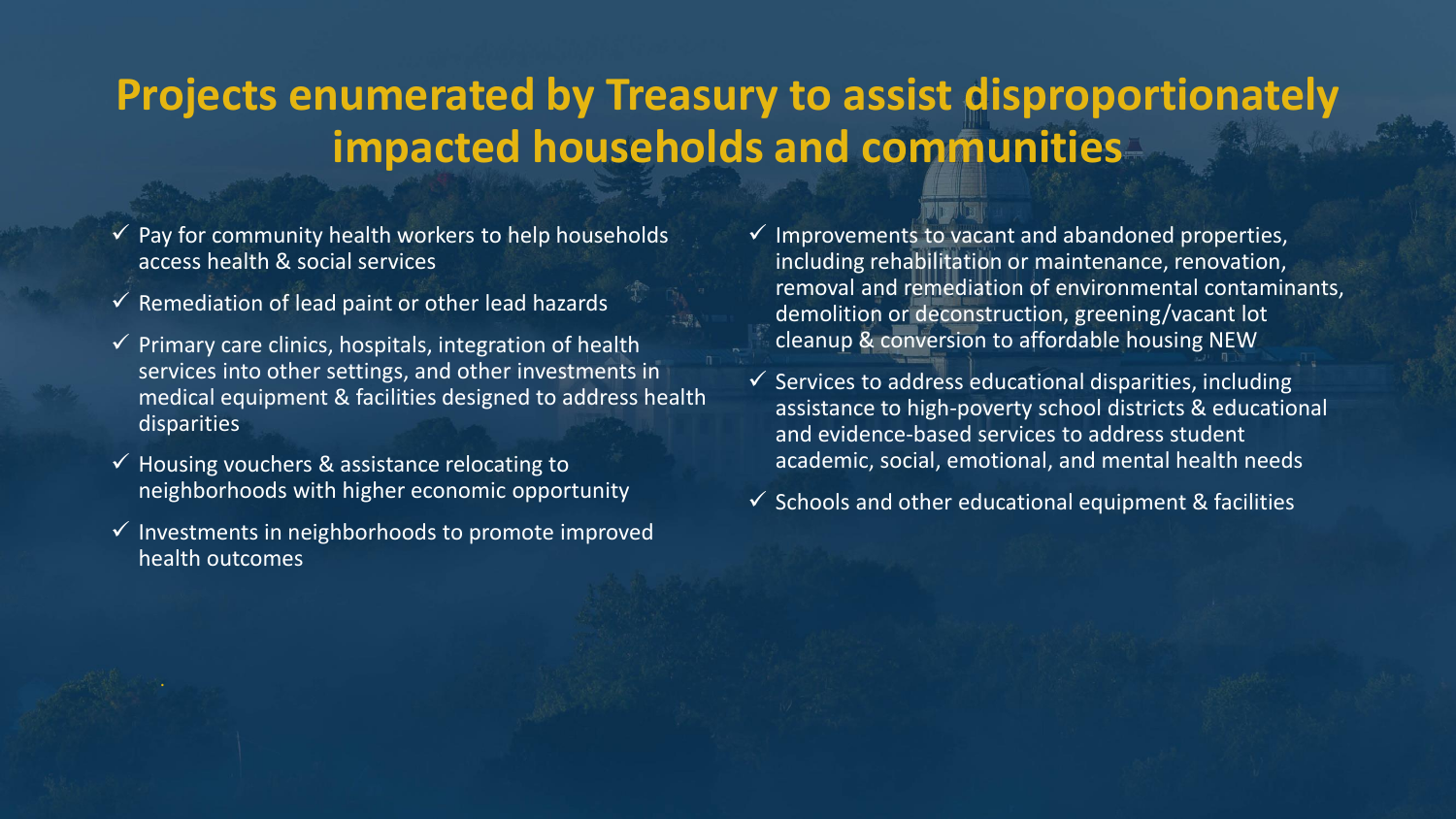## **Responding to Negative Economic Impacts – Impacted Small Businesses and Nonprofits**

**Allows responses to address the impact of COVID on small businesses and nonprofits, and also address preexisting disparities like lack of capital that were compounded by COVID.**

- **"Small Business" is defined as having fewer than 500 employees, or if applicable, the number of employees established by the SBA for the industry in which the business operates. Also must be a "small business concern" as defined by the Small Business Act.**
- **Nonprofits include 501(c)(3) and 501(c)(19) tax exempt organizations**
- **Local governments can identify impacted small businesses and nonprofits that qualify for help in a variety of ways:**
	- **Decreased revenues or gross receipts;**
	- **Financial insecurity**
	- **Increased costs (for nonprofits, this includes uncompensated increases in service need) NEW**
	- **Capacity to weather financial hardships;**
	- **Challenges covering payroll, mortgage, rent, or other operating costs**
- **Relief includes loans or grants to mitigate financial hardships, technical assistance, counseling and other services to support business planning.**

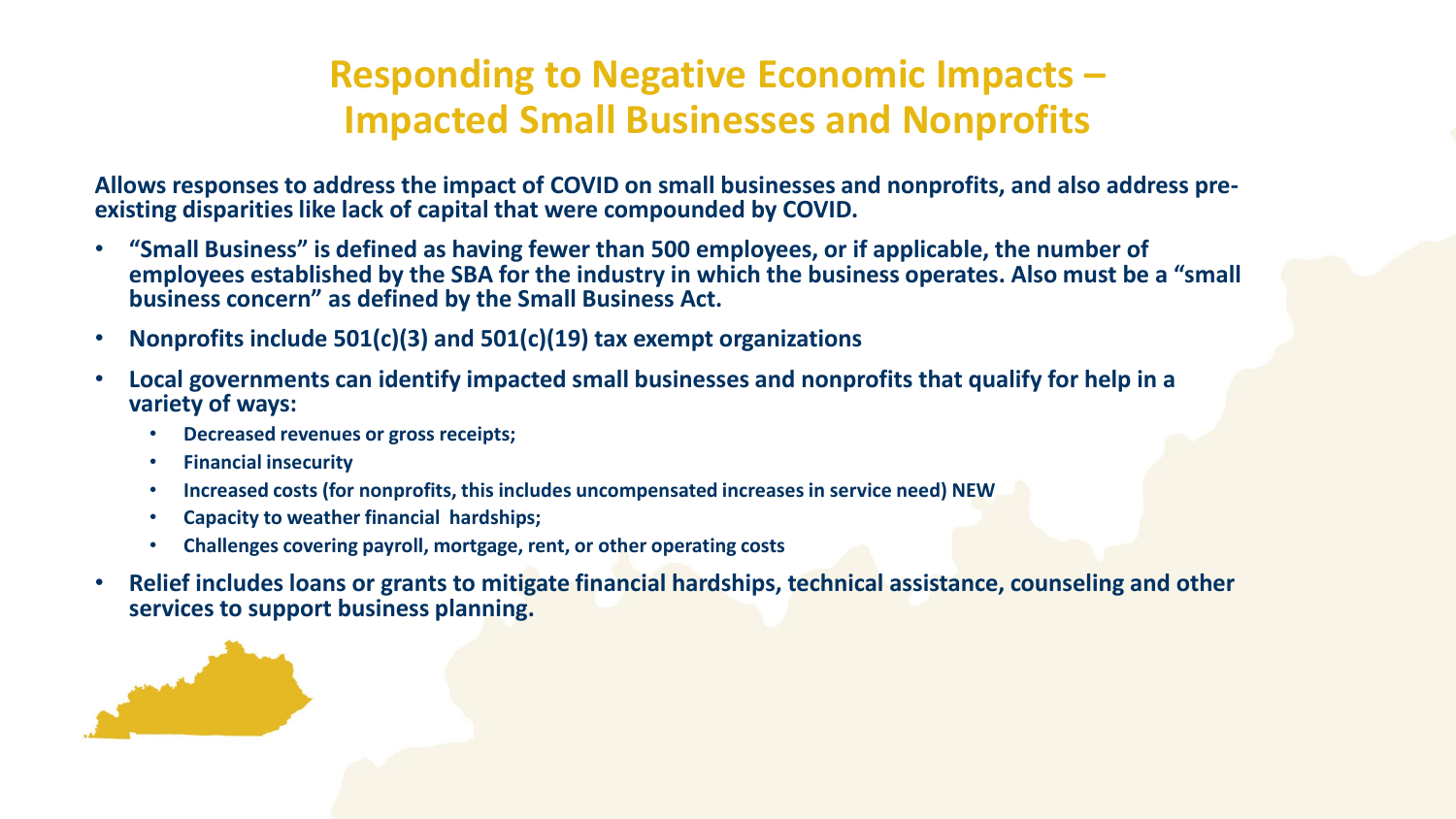## **Responding to Negative Economic Impacts – Disproportionately Impacted Small Businesses and Nonprofits**

**Treasury assumes that small businesses and nonprofits operating in a qualified census tract (QCT) are negatively impacted by COVID.** 

**Assistance to these types of small businesses includes NEW:**

- **Rehabilitation of commercial properties, storefront and façade improvements;**
- **Technical assistance, business incubators and grants for start up or expansion costs;**
- **Support for microbusinesses (defined as having 5 or fewer employees) including childcare, financial and transportation costs.**

**For nonprofits, the response can be anything related and reasonably proportional to addressing the disproportionate impacts.** 

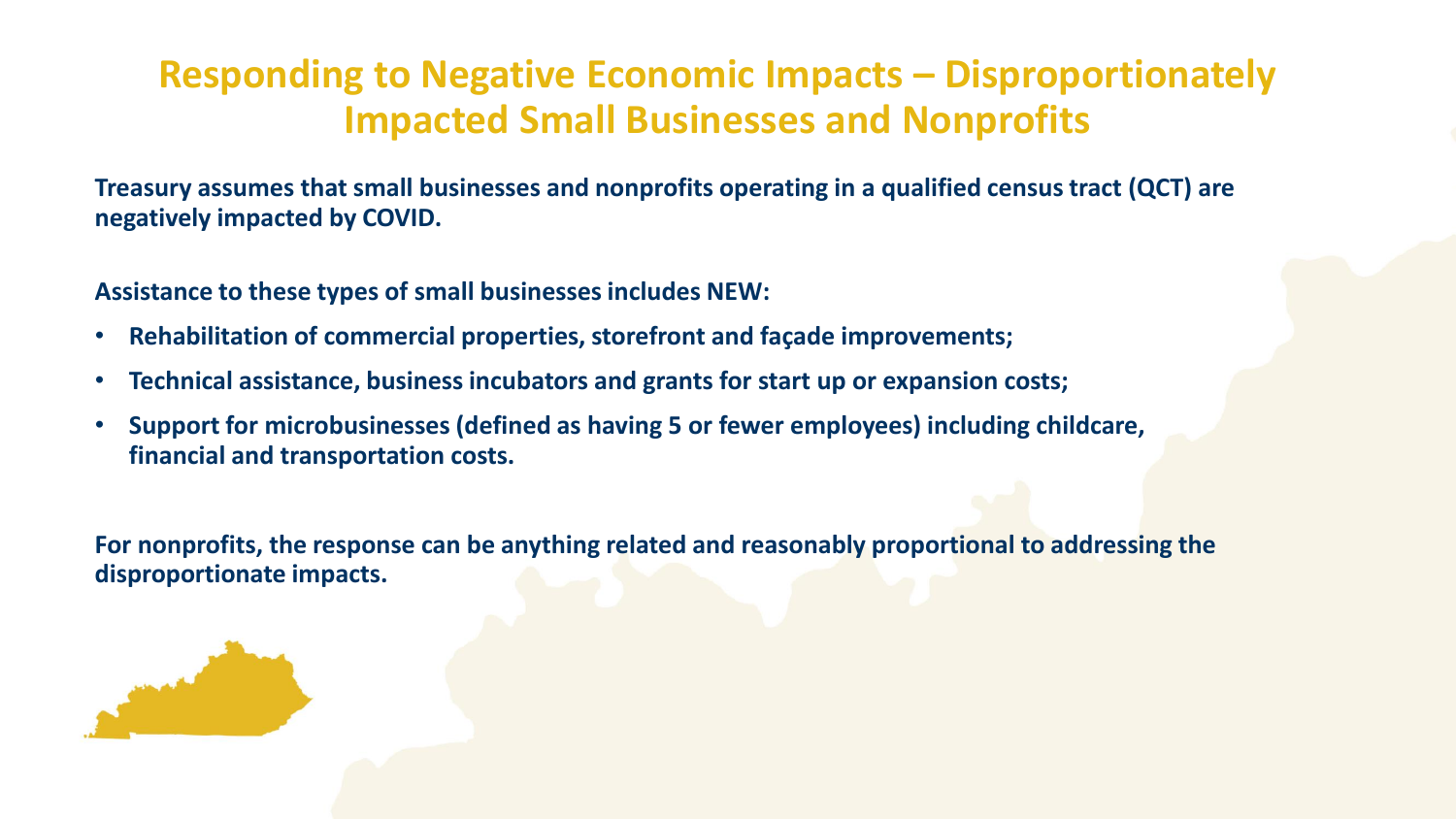## **Responding to Negative Economic Impacts – Aid to Impacted Industries**

**Two main ways an industry can be designated as "impacted":**

- **1. If the industry is in the travel, tourism, or hospitality sectors, the industry is impacted; or**
- **2. If the industry is not identified in #1 and:**
	- a. Experienced at least an 8% employment loss from pre-pandemic levels NEW; or
	- b. Is experiencing comparable or worse economic impacts as the national travel, tourism, and hospitality sectors as of April 1, 2022 and if the impacts were due to COVID.

#### **Parameters for relief:**

- Aid may be provided only to businesses that existed prior to the pandemic and affected by required closures or other mitigation measures.
- Aid should be generally and broadly available to all businesses within the industry.
- Treasury recommends using first for operational expenses before using on other costs.



Relief that may be provided includes aid to mitigate financial hardship, including payroll, lost pay and benefits for returning employees, technical assistance and other services to support business planning, and COVID mitigation and protection measures.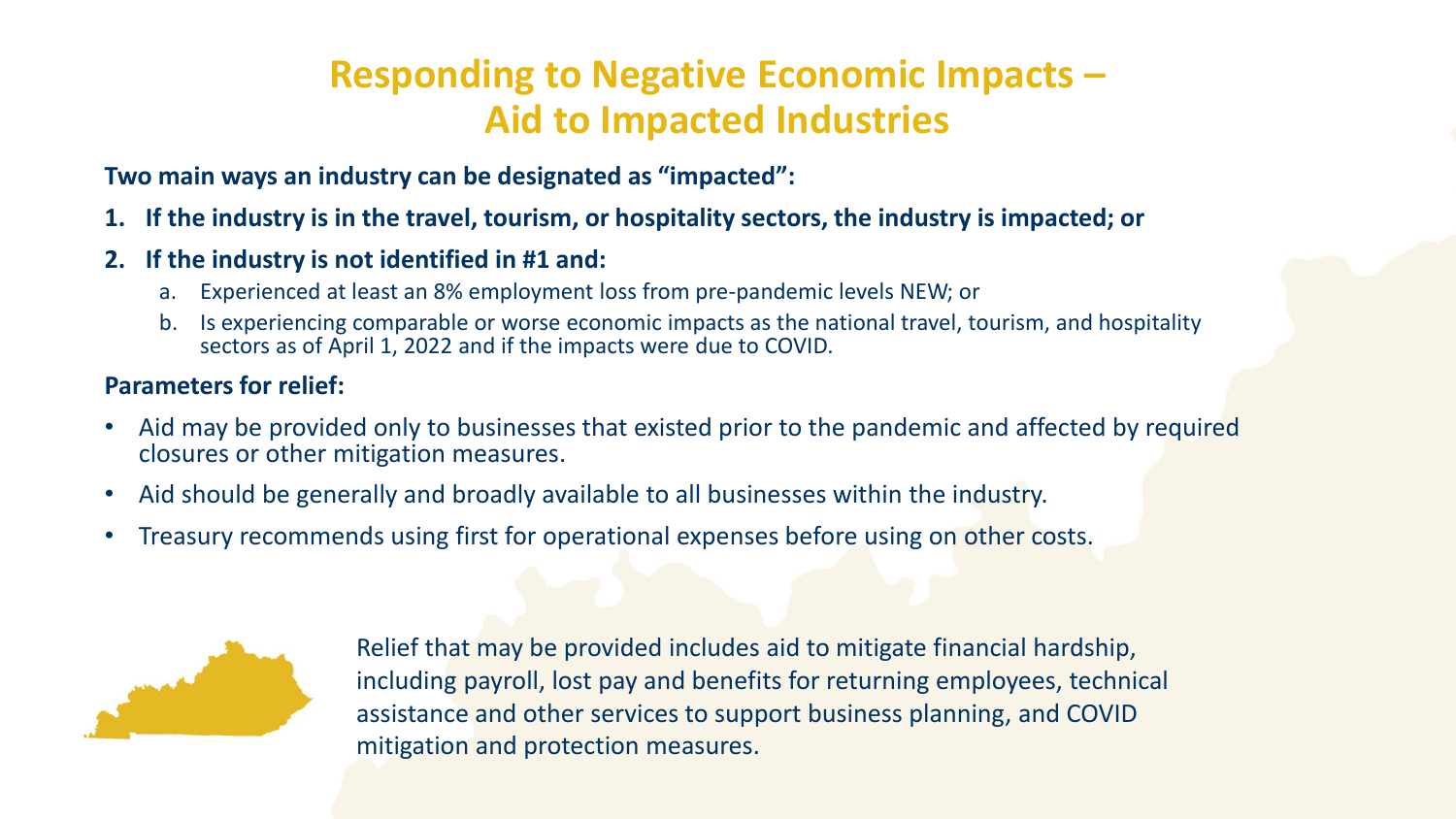#### **Responding to Negative Economic Impacts-Public Sector Capacity**

Three main categories include public health, public safety, and human resources staff; government employment and rehiring public sector staff; and effective service delivery

#### **Public Safety, Public Health, and Human Services Staff**

- $\checkmark$  May be used for payroll and covered benefits for the portion of time spent responding to COVID – Includes:
	- Public Safety Police officers, sheriffs, firefighters, EMT, correctional officers, dispatchers and supervisors.
	- Public Health Employees providing medical and mental health services, including those assigned to schools, prisons, etc; lab technicians, medical examiners, morgue staff; employees of public health departments directly engaged in public health and supervisors
	- Human Services Staff Employees providing or administering social services, public benefits, child welfare services, or child, elder, or family care employees.

In determining how much time is spent on COVID response an employee can be deemed as entirely devoted to COVID response if the employee or his/her primary operating division spends more than ½ of the time devoted to COVID **.** response.

#### **Rehiring Public Sector Staff**

- $\checkmark$  Hiring up to 7.5% above pre-pandemic baseline levels adjusted for historic underinvestment in the public sector. **NFW**
- $\checkmark$  Provide additional funds for employees who received pay cuts or were furloughed (up to pre-pandemic levels taking into account UI received) NEW
- $\checkmark$  Worker retention incentives may be added on to regular compensation and narrowly tailored to need but should not exceed incentives traditionally offered or compensation others may offer to compete for the employees. NEW
- $\checkmark$  Maintaining current compensation levels to prevent layoffs. NEW
- $\checkmark$  Ancillary administrative costs related to hiring, support and retention.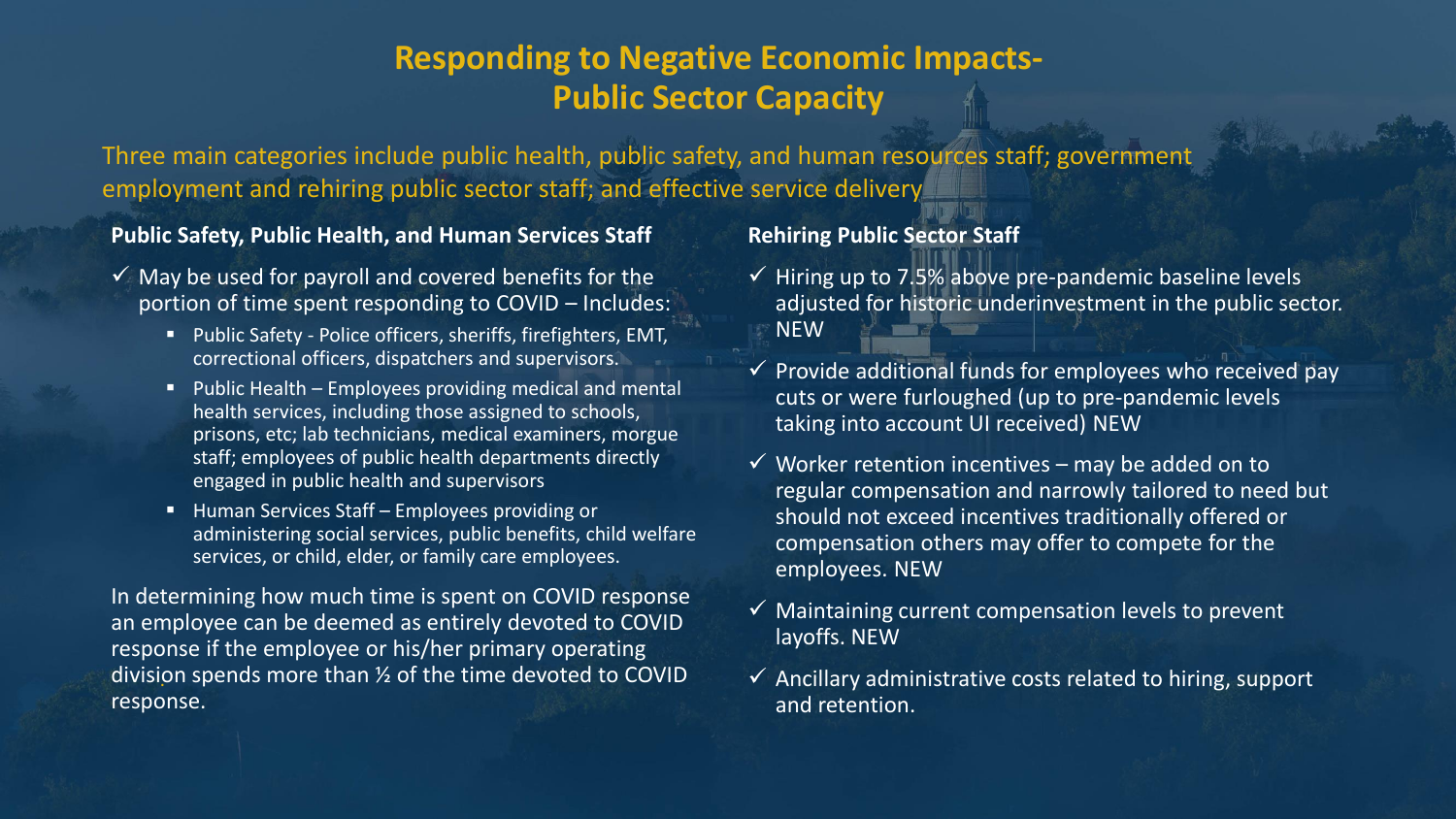## **Responding to Negative Economic Impacts-Public Sector Capacity – Effective Service Delivery**

**Funds can be used for:**

- ✓ **Program evaluation and evidence resources;**
- ✓**Data gathering and analysis;**
- ✓**Technology infrastructure to improve access and delivery**
- ✓**Community outreach and engagement**
- ✓**Capacity building to support using data and evidence including hiring staff, consultants or technical assistance**
- ✓**Administrative costs for programs responding to the public health emergency and it's economic impacts**
- ✓**Addressing administrative needs caused or exacerbated by the pandemic including addressing backlogs, increased repair/maintenance needs, and .technology infrastructure needs (video conferencing, etc.)**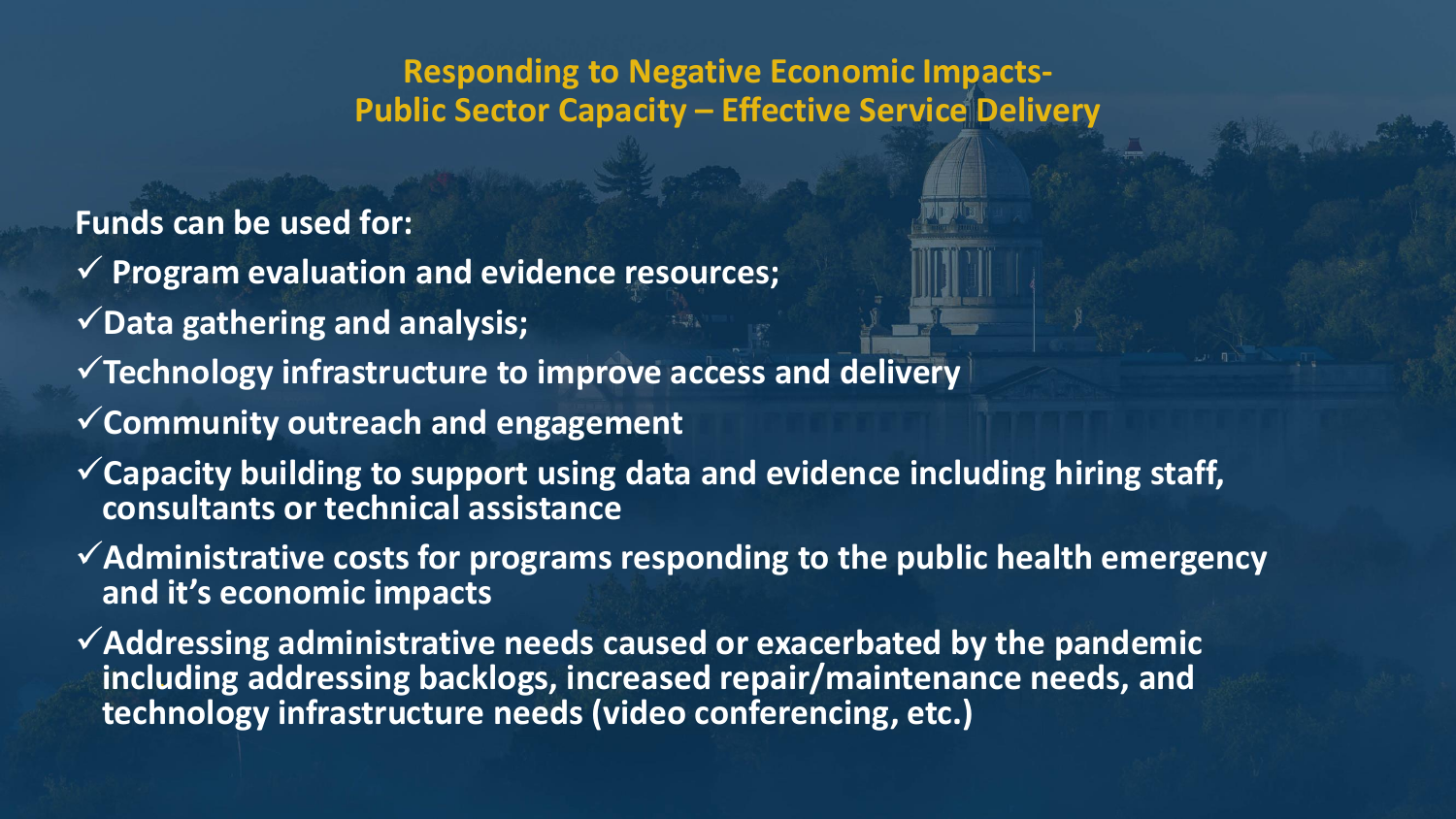#### **Responding to Negative Economic Impacts-Public Sector Capacity – Capital Expenditures**

**Must meet other requirements including being related and reasonably proportional to the pandemic impact identified and reasonably designed to benefit the impacted population or class. Preapproval is not required.**

- **Expenditures of less than \$1 million – No written justification required.**
- **Expenditures of over \$1 million - written justification required and information must be submitted as part of regular reporting.**
- **Written justification includes:**
	- **Description of the harm or need to be addressed**
	- **Explanation of why the capital expenditure is appropriate**
	- **Comparison of the proposed capital project against at least two other alternative capital expenditures and explanation of why the proposed project is superior.**
	- **Guidance notes that recipients should consider improving existing capital assets when possible rather than building new.**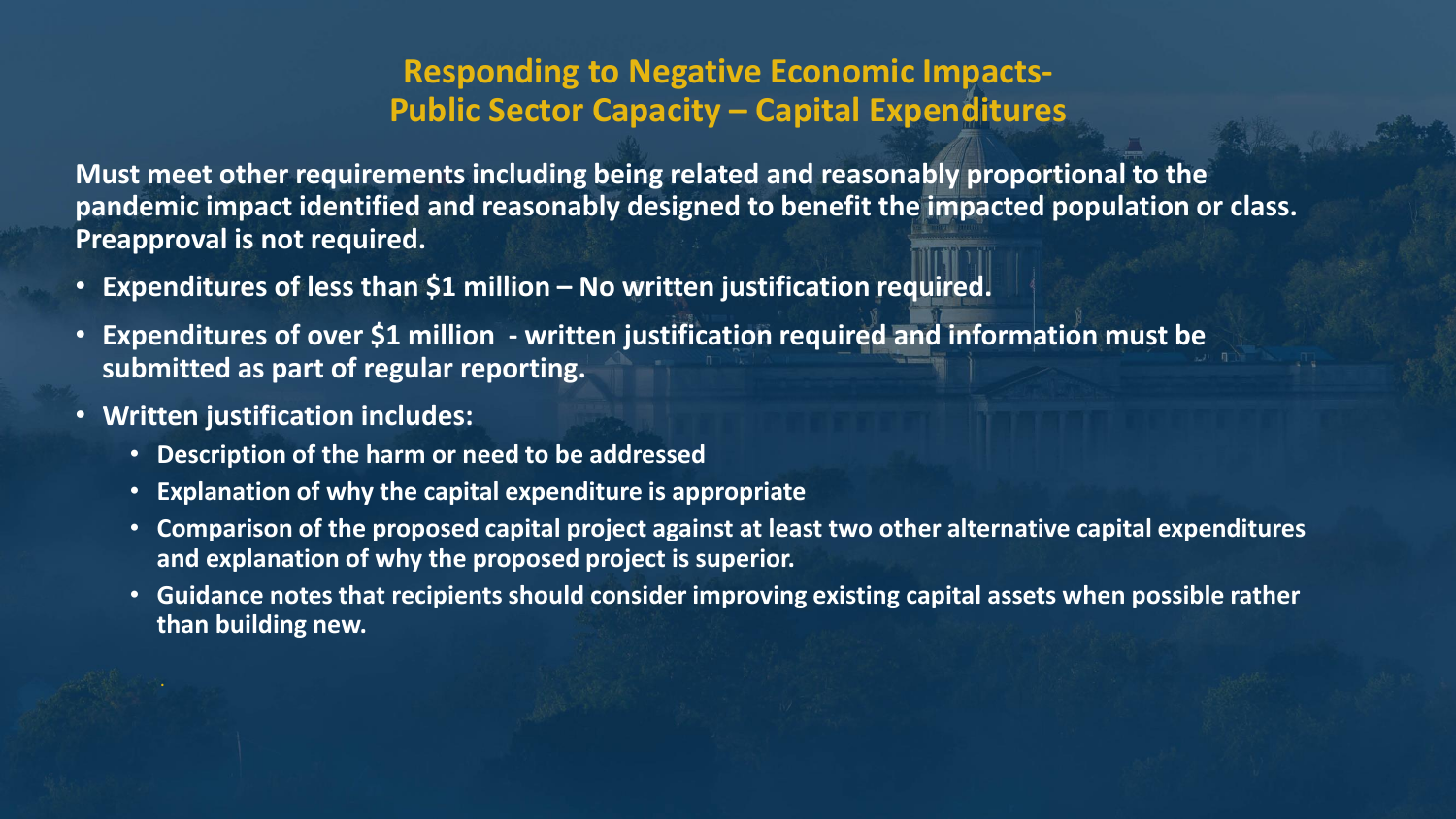## **Responding to Negative Economic Impacts-Public Sector Capacity – Capital Expenditures**

#### Projects presumed eligible:

- Testing labs and equipment
- Emergency operations center & equipment
- Affordable housing
- Childcare facilities
- Schools (for Disproportionately Impacted communities)
- Primary care health clinics and hospitals (for Disproportionately Impacted communities)

#### **Projects presumed to be ineligible –**

- Construction of new correctional facilities as a response to an increase in rate of crime.
- Construction of new congregate facilities to decrease spread of COVID-19 in the facility.
- Construction of convention centers, stadiums, or other large capital projects intended for general economic development or to aid impacted industries.

In undertaking capital expenditures, Treasury encourages recipients to adhere to strong labor standards, including project labor agreements and community benefits agreements that offer wages at or above the prevailing rate and include local hire provisions. Treasury also encourages recipients to prioritize in their procurements employers with high labor standards and to prioritize employers without recent violations of **.**federal and state labor and employment laws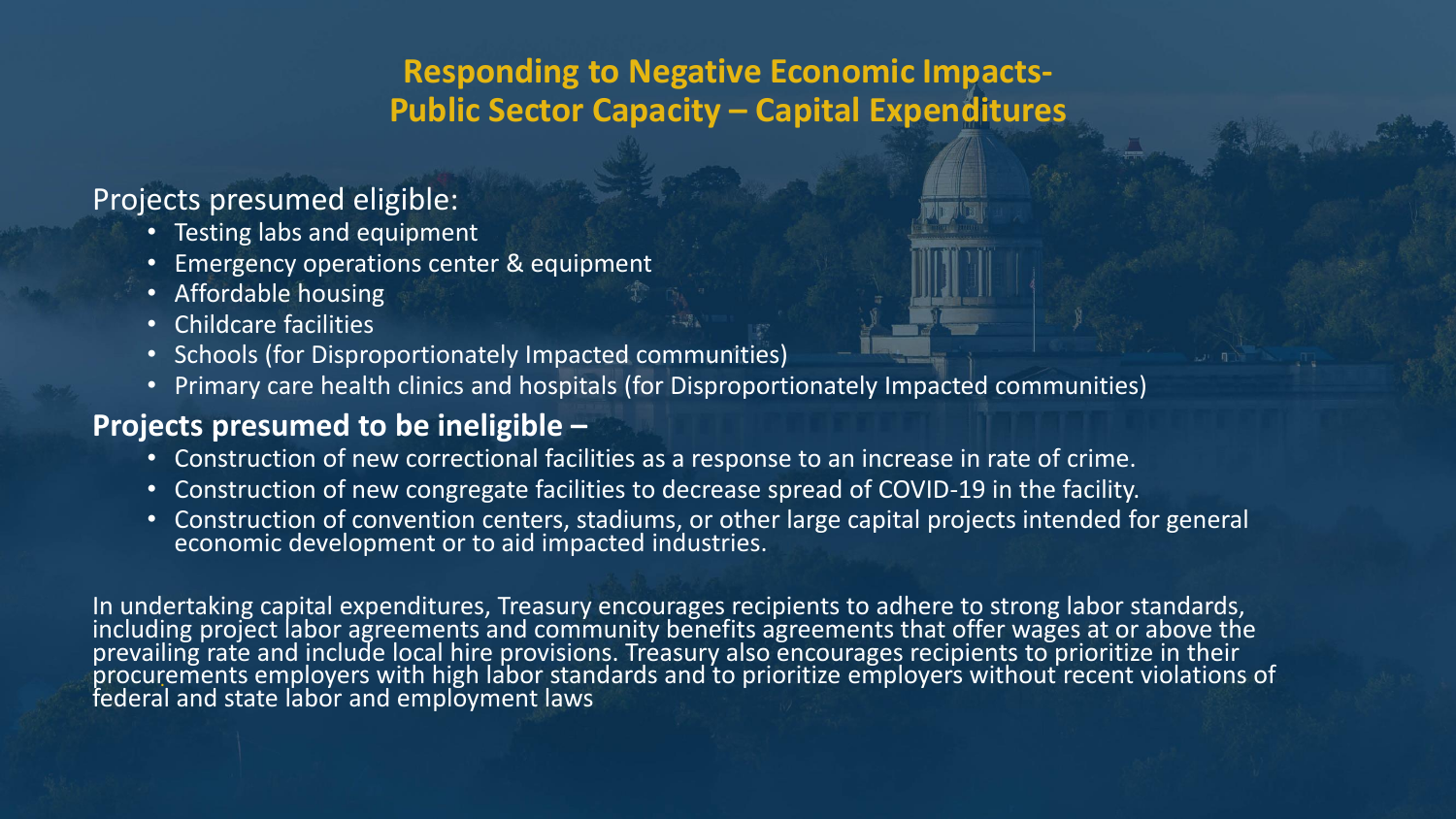## **Framework for Eligible Uses Beyond Those Enumerated**

In all categories, there is an opportunity for local governments to identify uses of ARPA funds beyond those enumerated in the final rule.

- 1. Identify COVID-19 public health or economic impact
	- Can identify impact to a specific household, business or nonprofit or to a class of households, businesses or nonprofits (i.e., group)
	- Can also identify disproportionate impacts, or more severe impacts, to a specific beneficiary or to a class
- 2. Design a response that addresses or responds to the impact
	- Types of responses can include a program, service, or capital expenditure
	- Response should be related and reasonably proportional to the harm
	- Response should also be reasonably designed to benefit impacted individual or class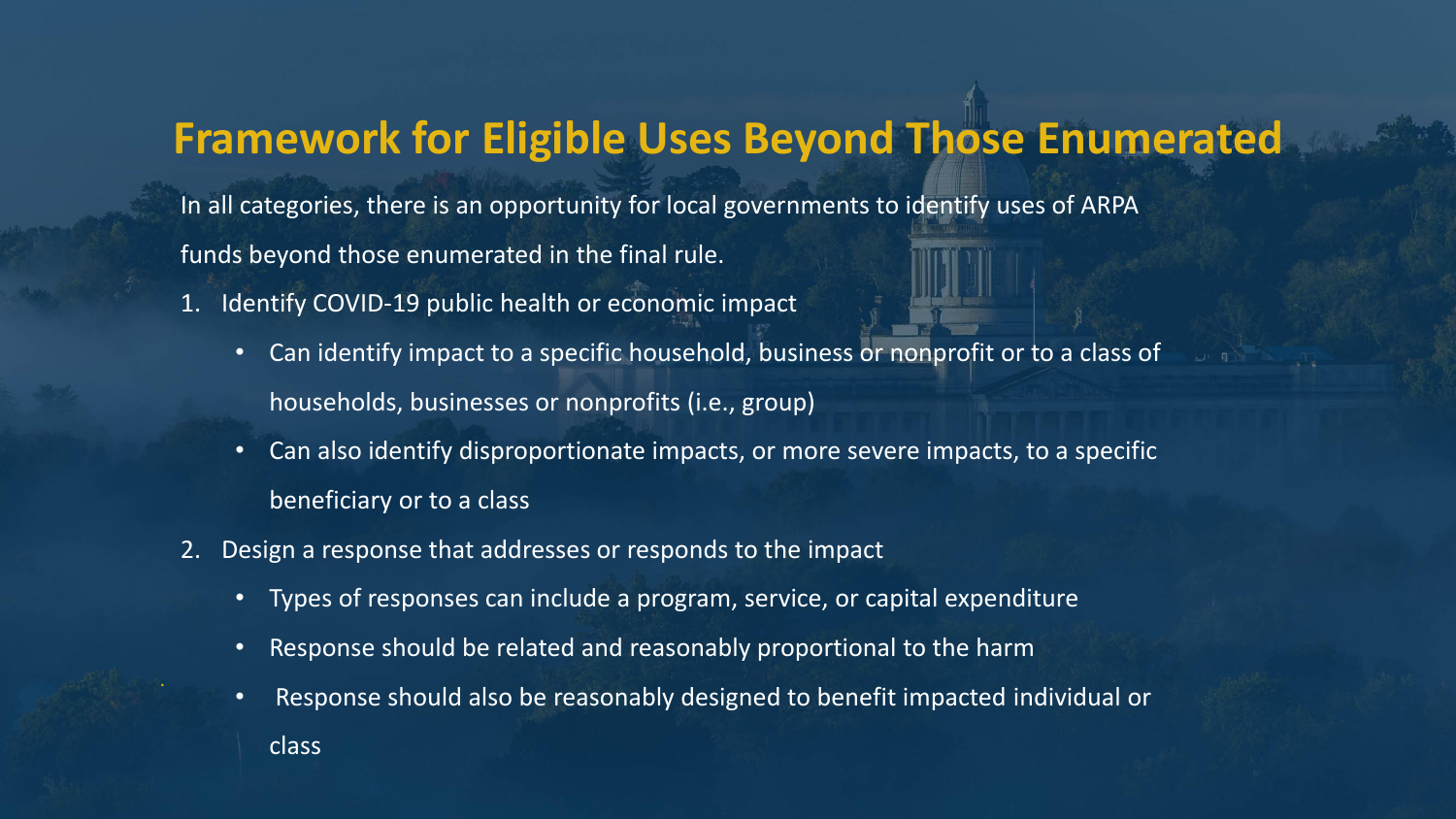# **Premium Pay**

The Coronavirus State and Local Fiscal Recovery Funds may be used to provide premium pay to eligible workers performing essential work during the pandemic. Premium pay may be awarded to eligible workers up to \$13 per hour. Premium pay must be in addition to wages or remuneration (i.e., compensation) the eligible worker otherwise receives. Premium pay may not exceed \$25,000 for any single worker during the program. Eligible workers include workers "needed to maintain continuity of operations of essential critical infrastructure sectors." These sectors and occupations are eligible:

- $\checkmark$  Health care
- $\checkmark$  Emergency response
- $\checkmark$  Sanitation, Disinfection & Cleaning
- ✓ Maintenance
- $\checkmark$  Grocery stores, restaurants, food production, food delivery
- $\checkmark$  Pharmacy
- $\checkmark$  Biomedical Research
- $\checkmark$  Behavioral health
- **.** ✓ Medical testing & diagnostics
- $\checkmark$  Home and community health
- $\checkmark$  Family or child care
- ✓ Social Services
- $\checkmark$  Public health
- **Mortuary**
- $\checkmark$  Critical research, development and testing for COVID response
- ✓ State or local workforce
- $\checkmark$  Educational, school nutrition and other work required to operate a school
- ✓ Laundry
- ✓ Elections
- $\checkmark$  Solid waste or hazardous materials
- $\checkmark$  Work requiring physical interaction with patients
- $\checkmark$  Dental care
- $\checkmark$  Transportation & warehousing
- $\checkmark$  Hotel and commercial lodging facilities used for COVID mitigation and containment
- $\checkmark$  Other sectors identified by the chief executive of a local government necessary to protect the health and well being of residents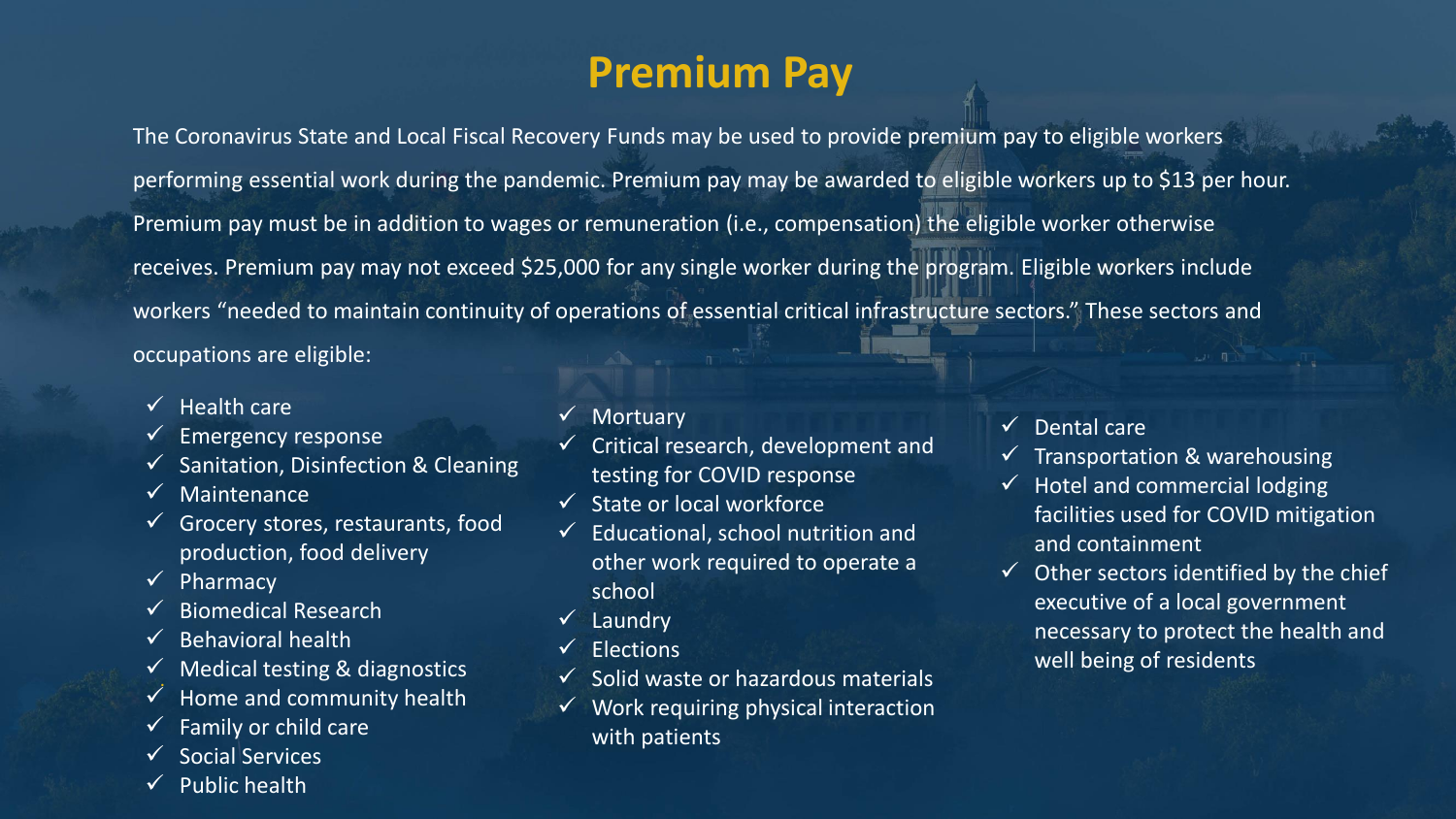## **Water and Sewer Infrastructure**

Three categories of eligible water and infrastructure projects – Those under the EPA clean water state revolving fund (CWSRF), the EPA drinking water state revolving fund (DWSRF), and additional projects detailed below if they are found to be "necessary" under the rules. Projects under CWSRF and DWSRF are deemed to be necessary.

- Culvert repair, resizing, and removal, replacement of storm sewers, and additional types of storm water infrastructure NEW
- $\checkmark$  Infrastructure to improve access to safe drinking water for individual served by residential wells, including testing initiatives, and treatment/remediation strategies that address contamination. **NFW**
- **.** necessary for provision of drinking  $\checkmark$  Dam and reservoir rehabilitation if primary purpose of dam or reservoir is for drinking water supply and project is water. NEW
- ✓ Broad set of lead remediation projects eligible under EPA grant programs authorized by the Water Infrastructure Improvements for the Nation (WIIN) Act, such as lead testing, installation of corrosion control treatment, lead service line replacement, as well as water quality testing, compliance monitoring, and remediation activities, including replacement of internal plumbing and faucets and fixtures in schools and childcare facilities. NEW

A "necessary" investment in infrastructure must be:

- (1) responsive to an identified need to achieve or maintain an adequate minimum level of service, which may include a reasonable projection of increased need, whether due to population growth or otherwise,
- (2) a cost-effective means for meeting that need, taking into account available alternatives, and
- (3) for investments in infrastructure that supply drinking water in order to meet projected population growth, projected to be sustainable over its estimated useful life.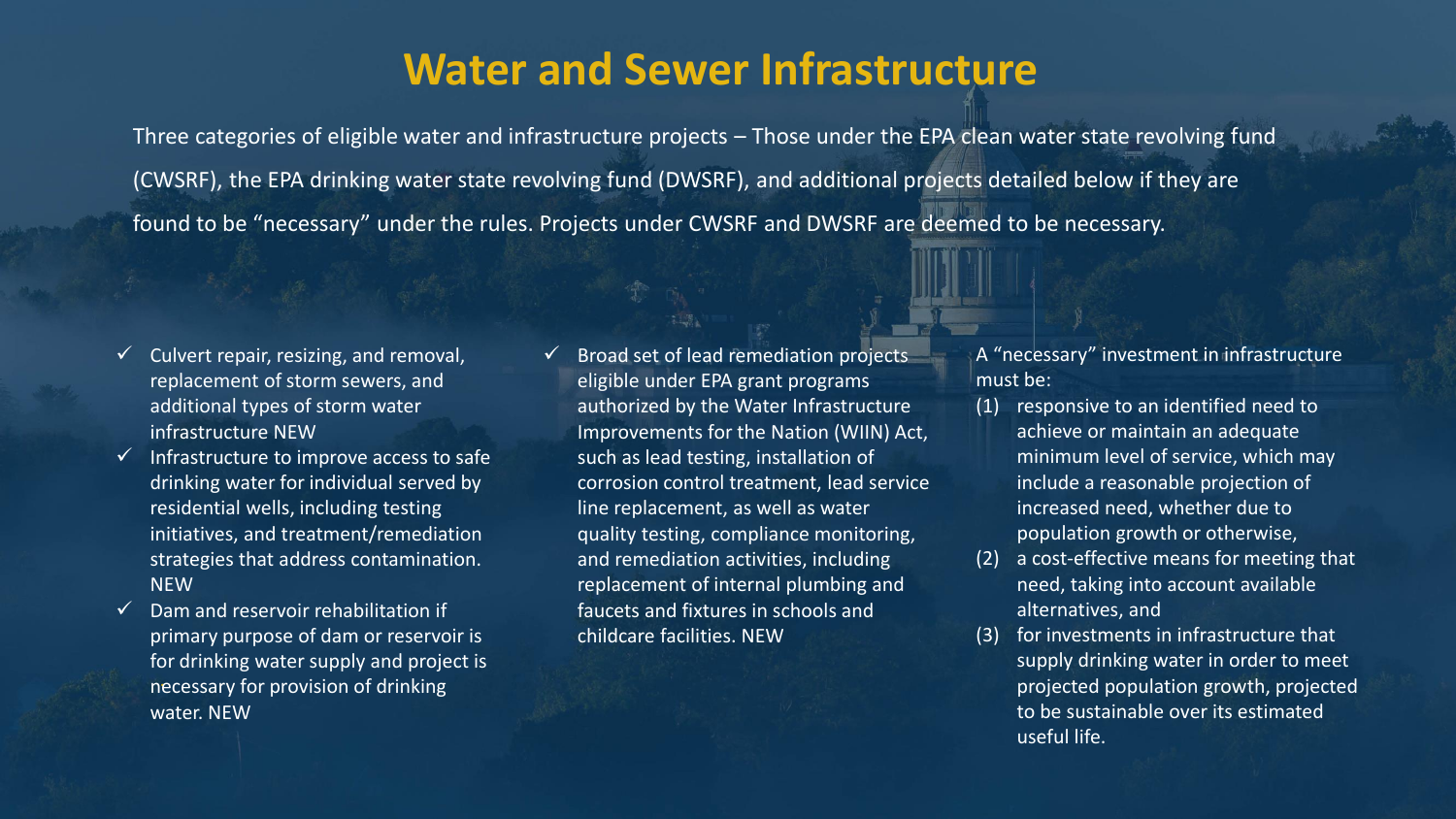## **Broadband Infrastructure**

Recipients are encouraged to prioritize projects that are designed to serve locations without access to reliable wireline 100/20 Mbps broadband service, but are broadly able to invest in projects designed to provide service to locations with an identified need for additional broadband investment. Recipients have broad flexibility to define need in their community.

- Design project to meet high-speed technical standards. Recipients are required to design projects to, upon completion, reliably meet or exceed symmetrical 100 Mbps download and upload speeds. In cases where it is not practicable, because of the excessive cost of the project or geography or topography of the area to be served by the project, eligible projects may be designed to reliably meet or exceed 100/20 Mbps and be scalable to a minimum of symmetrical 100 Mbps download and upload speeds.
- Treasury encourages recipients to prioritize investments in fiber-optic infrastructure wherever feasible and to focus on projects that will achieve lastmile connections. Further, Treasury encourages recipients to prioritize support for broadband networks owned, operated by, or affiliated with local governments, nonprofits, and cooperatives.
- Funds may be used for modernization of existing and new cybersecurity infrastructure regardless of speed and delivery standards.

Recipients must require the service provider for a broadband project that provides service to households to either:

- 1. Participate in the FCC's Affordable Connectivity Program (ACP)
- 2. Provide access to a broad-based affordability program to low-income consumers that provides benefits commensurate to ACP

Treasury encourages broadband services to also include at least one low-cost option offered without data usage caps at speeds sufficient for a household with multiple users to simultaneously telework and engage in remote learning. Recipients are also encouraged to consult with the community on affordability needs.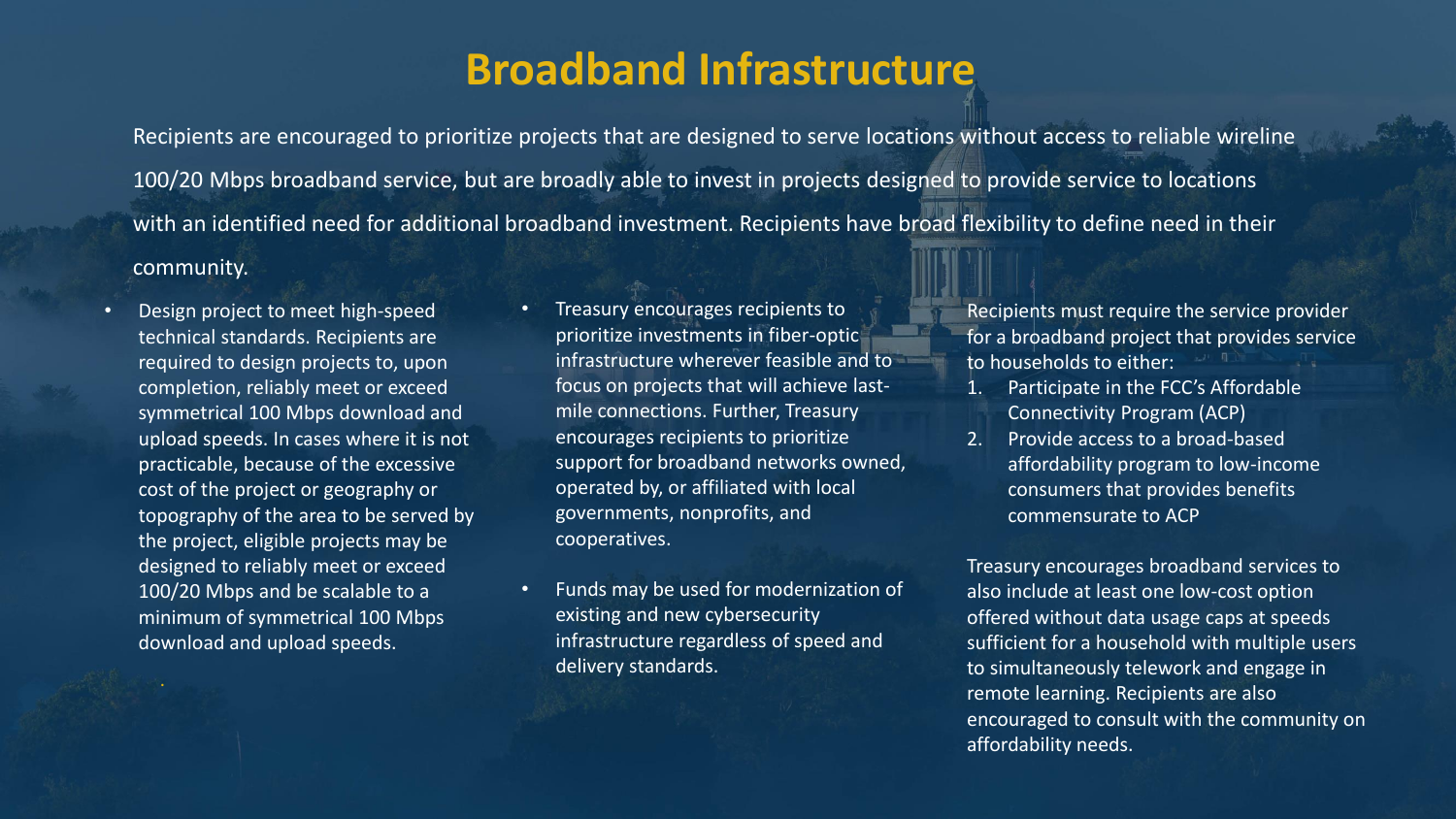## **Restrictions on the use of funds**

#### Funds cannot be used to:

- Offset a reduction in net tax revenue resulting from a change in law.
- Pay down pension obligations to reduce unfunded liabilities (but can be used for routine contributions for employees whose wages are an eligible use).
- Pay for debt service or financing costs.
- Add to rainy day funds.
- Settle obligations under a settlement agreement, judgement, consent decree or debt restructuring.
- Violate existing laws or regulations (federal, state, local, and ARPA).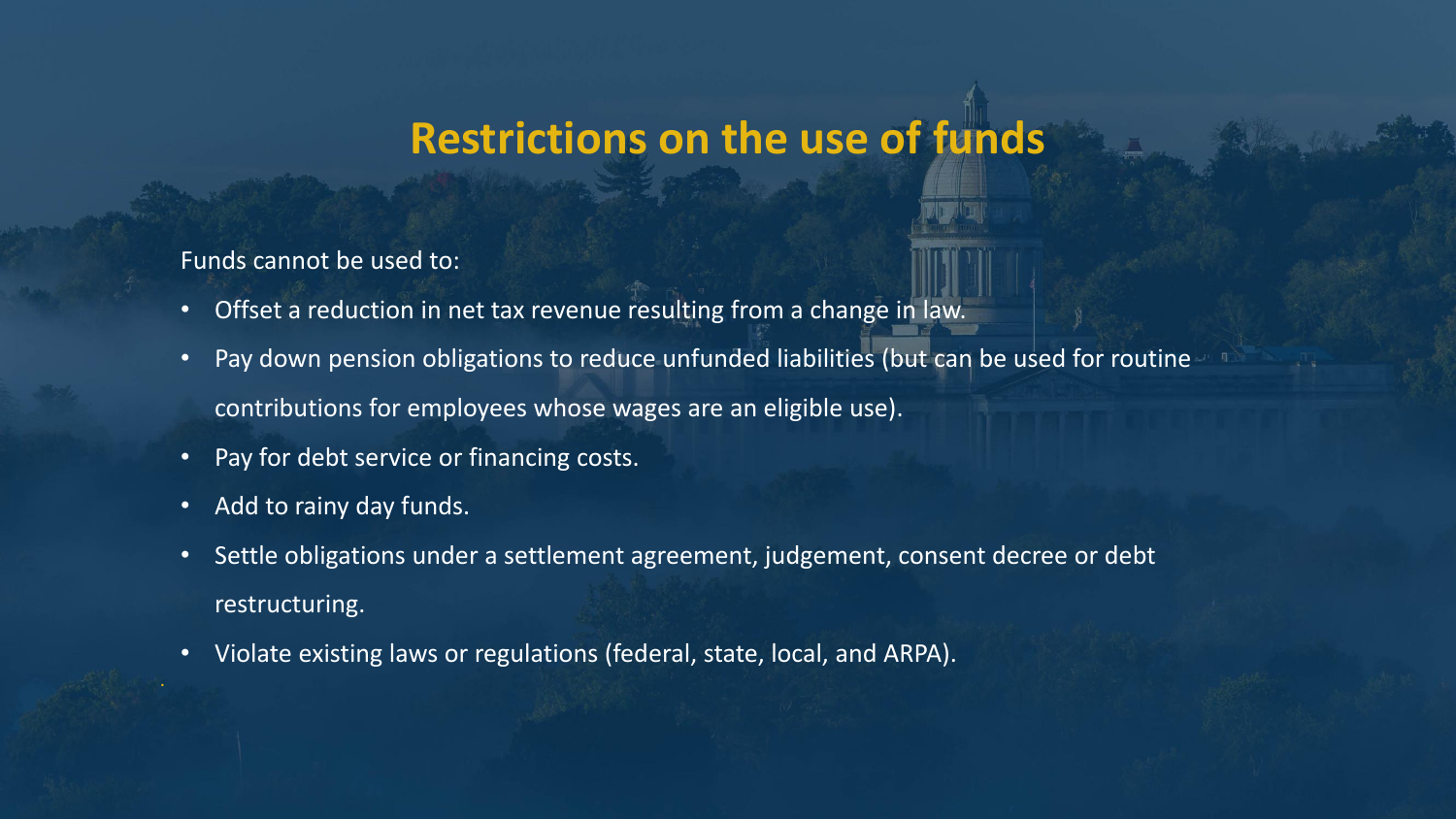## **Reporting requirements**

Reporting requirements differ depending on the size of the local government and amount received:

- Cities and counties with populations over 250,000 had to submit Recovery Performance Reports by August 31, 2021 and plans must be posted to a publicly available website (Only Lexington and Louisville were required to submit a recovery plan).
- A one-time interim report summarizing the use of funds was required from all metro cities and counties that had received funds by July 15, 2021 – the report covers use of funds through July 31, 2021.
- All counties that receive more than \$10 million in ARPA funds and the cities of Louisville, Lexington, Ashland, Bowling Green Covington and Owensboro –
	- Must file a project and expenditure report by 1/31/22 and 30 days following the close of each quarter; and
	- Must file an annual report by 7/31 of each year
- All counties that receive less than \$10 million and other cities must file a project and expenditure report by 4/30/22 and must file annually thereafter. A recovery plan performance report is not required.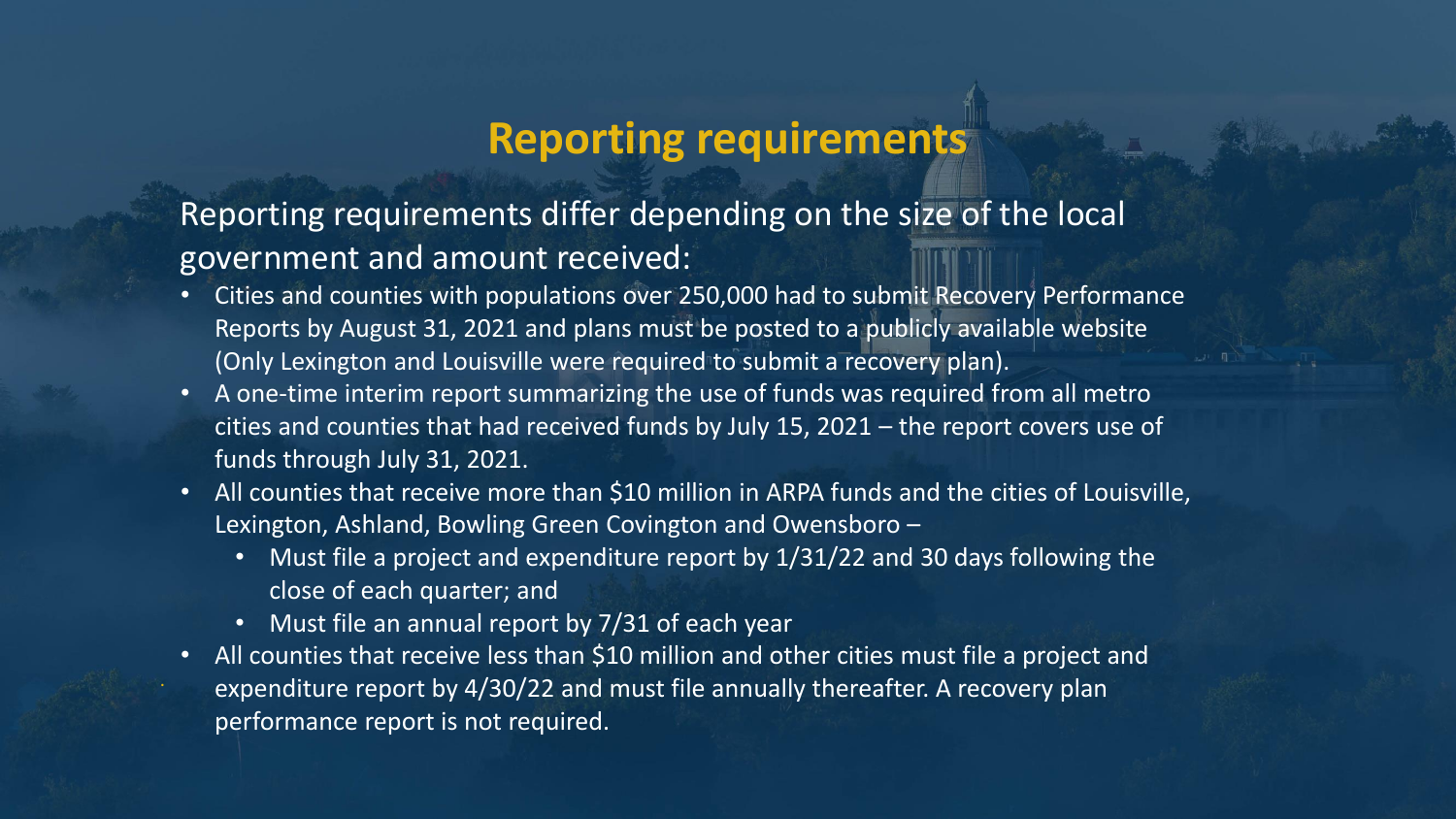## **Community Engagement – What Can You Do?**

In it's initial guidance, Treasury urged local governments "to engage their constituents and communities in developing plans to use these payments, given the scale of funding and its potential to catalyze broader recovery and rebuilding."

… But there are no requirements that local governments do so.

Because of the lack of guidance and the length of time to spend the money, many local governments have delayed making decisions about what to use the money for  $-$  the final rule provides a significant expansion of permitted uses and expenditures, making more options available.

The governing bodies in cities and counties will be responsible for budgeting the ARPA funds they receive. Questions to ask:

- 1. How much has been received and how has it been spent or allocated?
- 2. Is there an opportunity for public input/engagement regarding how remaining funds will be spent?
- 3. What processes are the city/county using to hear about what people need particularly people who are difficult to reach?

[https://kypolicy.org/local-recovery-monies-should-go-to-communities-greatest-needs-kentuckians-can-help-make-that](https://kypolicy.org/local-recovery-monies-should-go-to-communities-greatest-needs-kentuckians-can-help-make-that-happen/)happen/

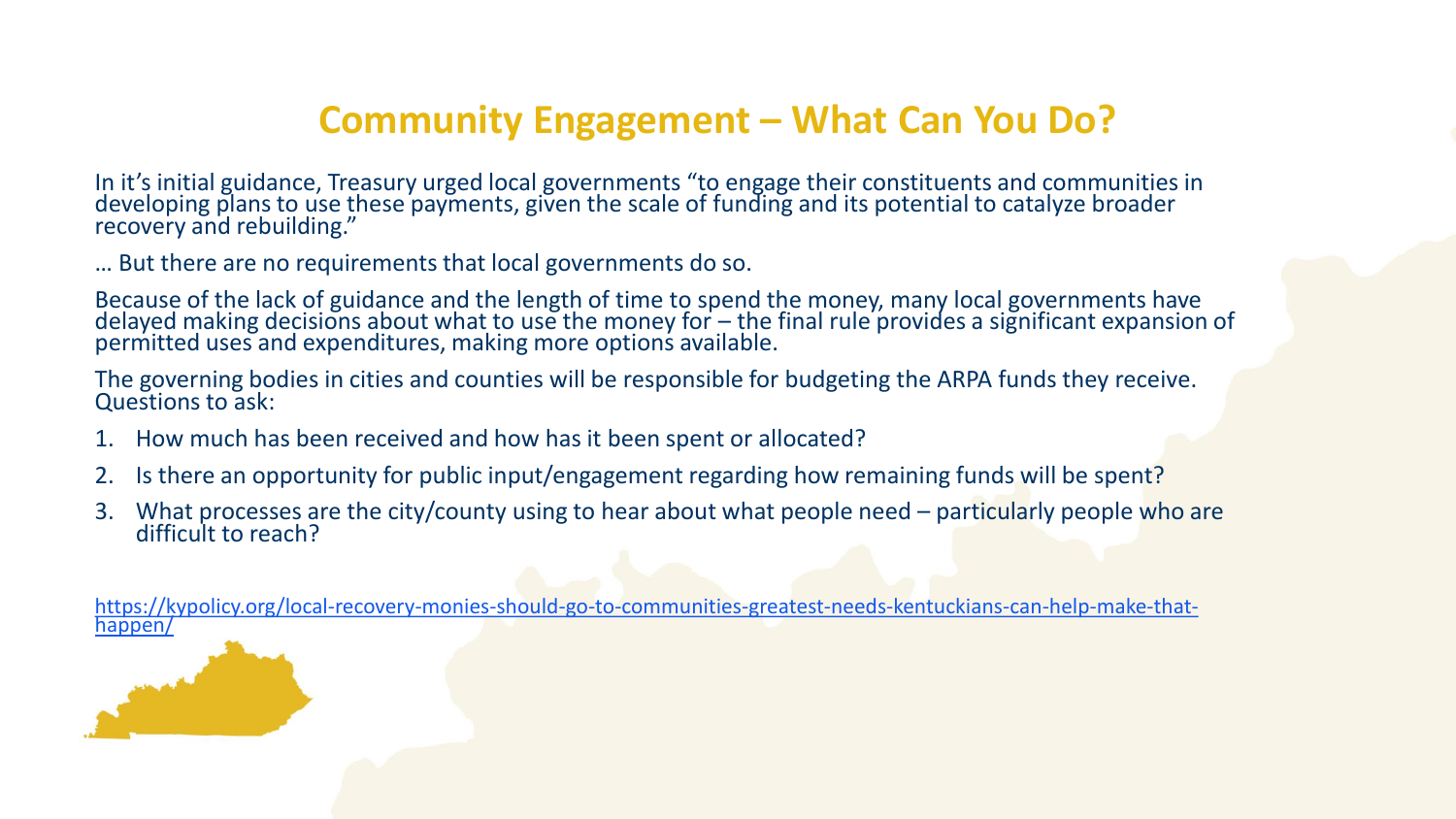## **Other ARPA Funding Sources to be Aware of**

In addition to State and Local Federal Relief Funds, the American Rescue Plan includes other sources of funding for state and local governments, including the following:

- [Coronavirus Capital Projects Fund](https://home.treasury.gov/policy-issues/coronavirus/assistance-for-state-local-and-tribal-governments/capital-projects-fund) to fund critical capital investments including broadband infrastructure
- [Homeowner Assistance Fund](https://home.treasury.gov/policy-issues/coronavirus/assistance-for-state-local-and-tribal-governments/homeowner-assistance-fund) to provide relief for our country's most vulnerable homeowners
- [Emergency Rental Assistance Program](https://home.treasury.gov/policy-issues/coronavirus/assistance-for-state-local-and-tribal-governments/emergency-rental-assistance-program) to assist households that are unable to pay rent or utilities;
- [State Small Business Credit Initiative](https://home.treasury.gov/policy-issues/coronavirus/assistance-for-state-local-and-tribal-governments/state-small-business-credit-initiative) to fund small business credit expansion initiatives.

[More information is available on the Treasury website. https://home.treasury.gov/policy-](https://home.treasury.gov/policy-issues/coronavirus)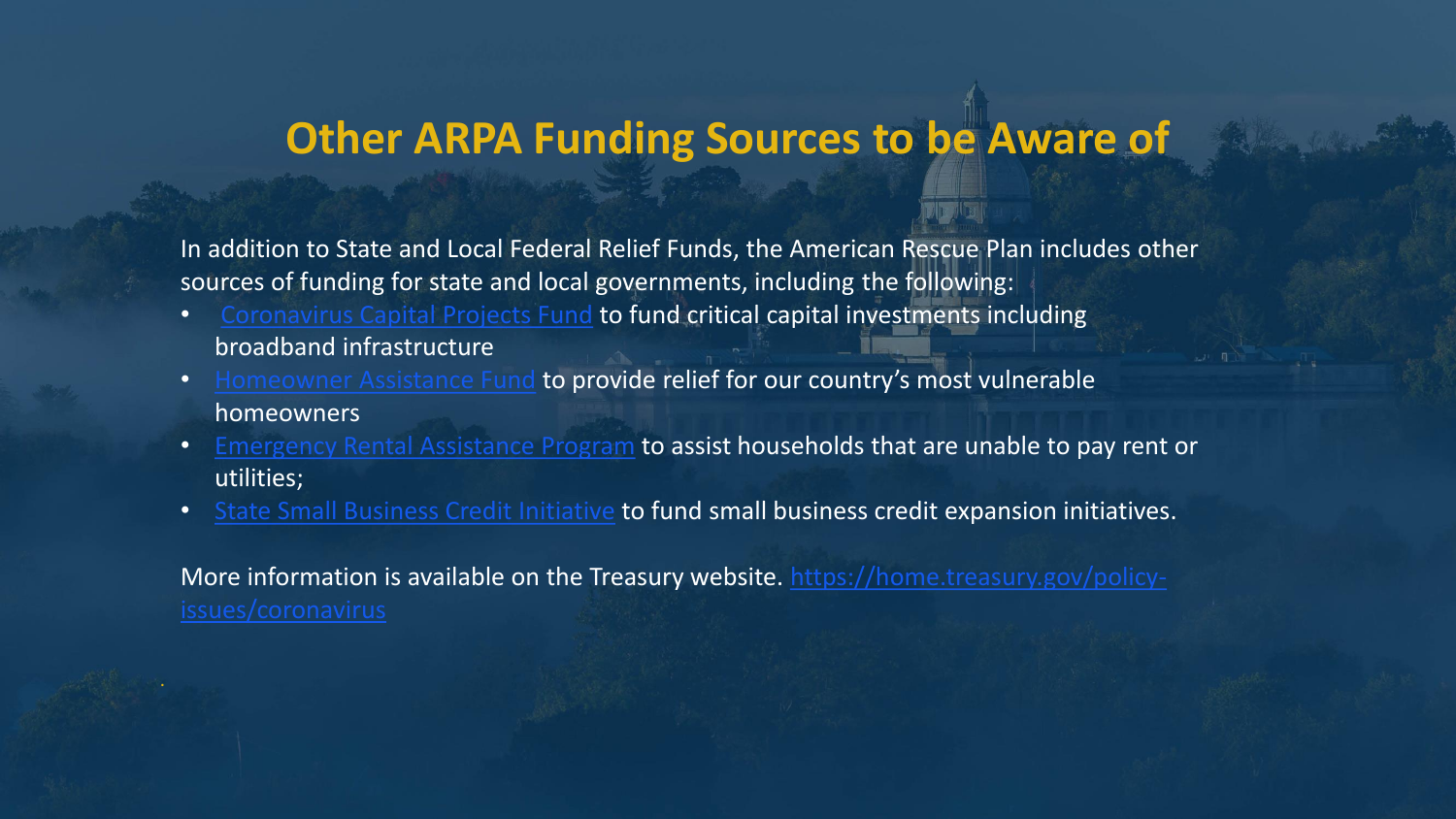**https://home.treasury.gov/policy-issues/coronavirus/assistance-forstate-local-and-tribal-governments/state-and-local-fiscal-recoveryfunds**